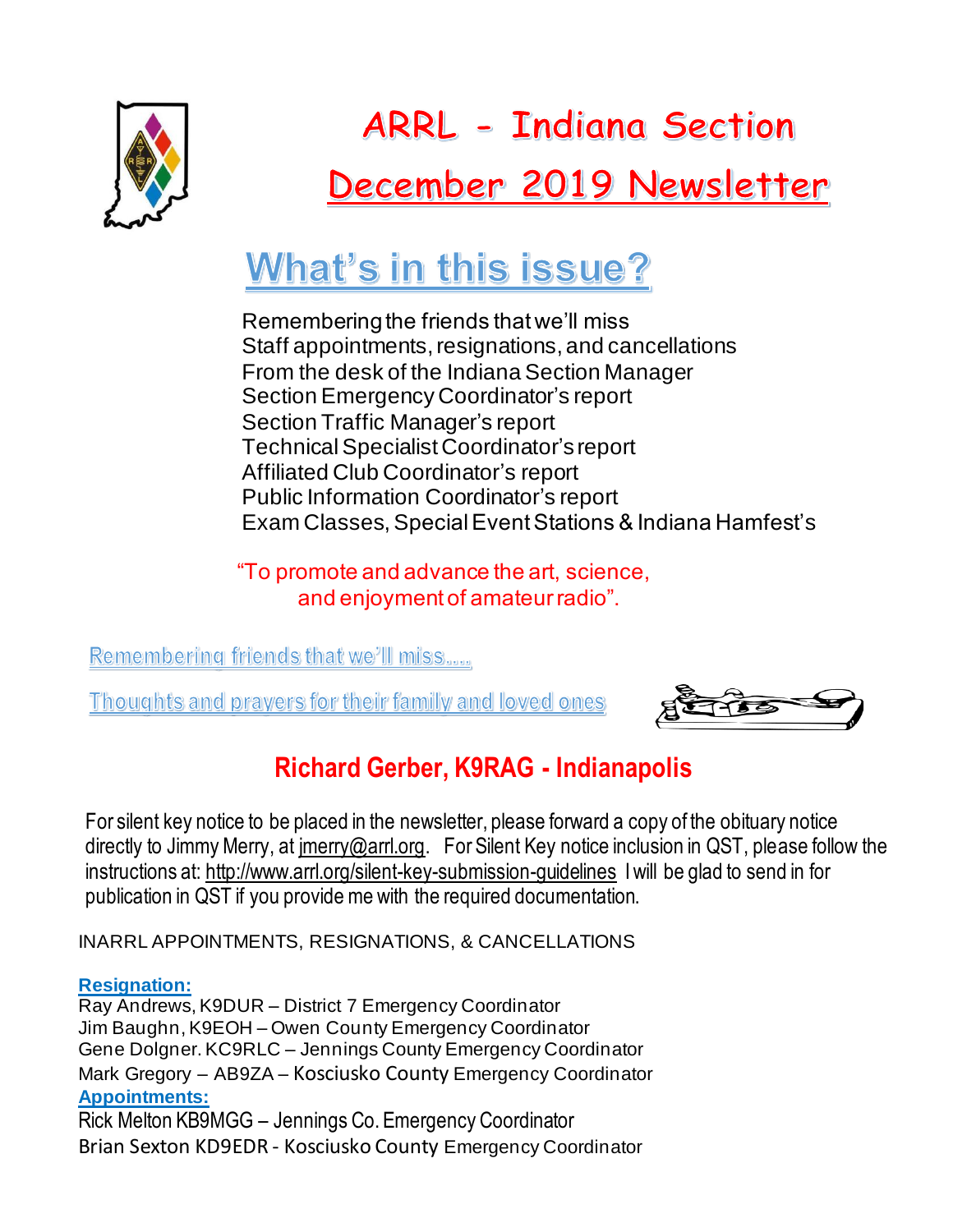#### **Find Indiana ARRL on the web at:**

[www.inarrl.org](http://www.inarrl.org/) \* [www.facebook.com/inarrl](http://www.facebook.com/inarrl) \* [www.twitter.com/in\\_arrl](http://www.twitter.com/in_arrl)

# **ARES® and Amateur Radio Emergency Service® are registered trademarks of the ARRL.**

# ARRL Winter Field Day 2019 January 26 – 27

The Winter Field Day Association (WFDA) sponsors the 2019 running of **[Winter Field Day](https://www.winterfieldday.com/)**, January 26 – 27. WFDA says that the ability to conduct emergency communication in a winter environment is just as important as the preparation and practice that take place each summer, but with some additional unique operational concerns.

"We believe that maintaining your operational skills should not be limited to fair-weather scenarios," WFDA said in announcing this year's event. "The addition of Winter Field Day will enhance those already important skills of those that who generously volunteer their time and equipment to these organizations. Preparedness is the key to a professional and timely response during any event, and this is what local and state authorities are expecting when they reach out to emergency service groups that offer their services."

Members of the Warren County (NY) Radio Club (**[WCARC](http://w2wcr.org/)**) will activate Maxim Memorial Station W1AW for 2019 Winter Field Day. Club members will work a rotating 24-hour operating schedule to ensure the most band/mode coverage.

The event is open to all radio amateurs.

#### **Discover all you can do with your amateur radio license in** *On the Air* **magazine!**

*On the Air* magazine is the newest ARRL member benefit to help new licensees and beginner-to-intermediate radio communicators navigate the world of amateur radio. Delivered six times a year, the magazine will present articles, how-to's, and tips for selecting equipment, building projects, getting involved in emergency communication as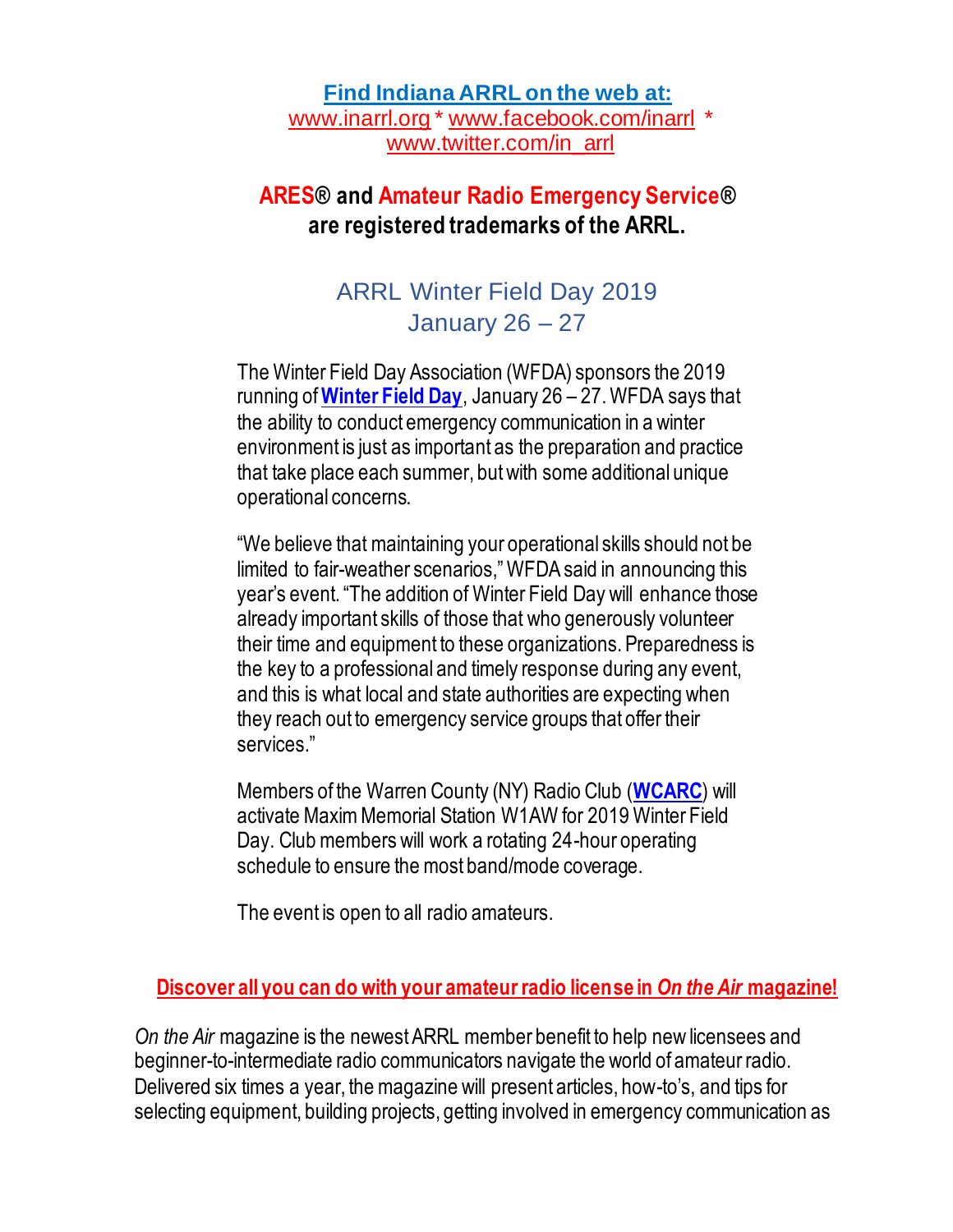well as spotlighting the experiences of people using radio to serve their communities, and those using it for enjoyment.

Whether you just passed your Technician exam or have been licensed for years but never got around to making contacts or starting a project, *On the Air* can help you take your interest in radio to the next level with clear, useful information.

For information : http://www.arrl.org/on-the-air-magazine

#### **Meet the Indiana ARRL State Section staff:**

Jimmy Merry, KC9RPX, Section Manager &Affiliated Club Coordinator Brian Jenks, W9BGJ, Asst. Section Manager & Section Traffic Manager Thomas Busch, WB8WOR, Technical Coordinator Jim Moehring, KB9WWM, Section Emergency Coordinator Barry Palencer, KC9WMS, Public Information Coordinator Andrew Murray, N9AWM, Section Youth Coordinator

# Greetings from the Section Manager's desk...

Greetings Indiana Amateur Radio Operators,

Christmas wishes and safe holiday wishes to everyone. Enjoyed attending last month Indiana Section Convention at the Ft. Wayne Hamfest. Thanks to the Allen County Amateur Radio Technical Society for their hard work, dedication, and hosting the event.

Clubs and VE testing teams are urged to send their licensing class location and dates and VE testing sessions for future posting in the monthly newsletter and on the Indiana ARRL website.

Sincerely, Jimmy Merry, KC9RPX Indiana Section Manager

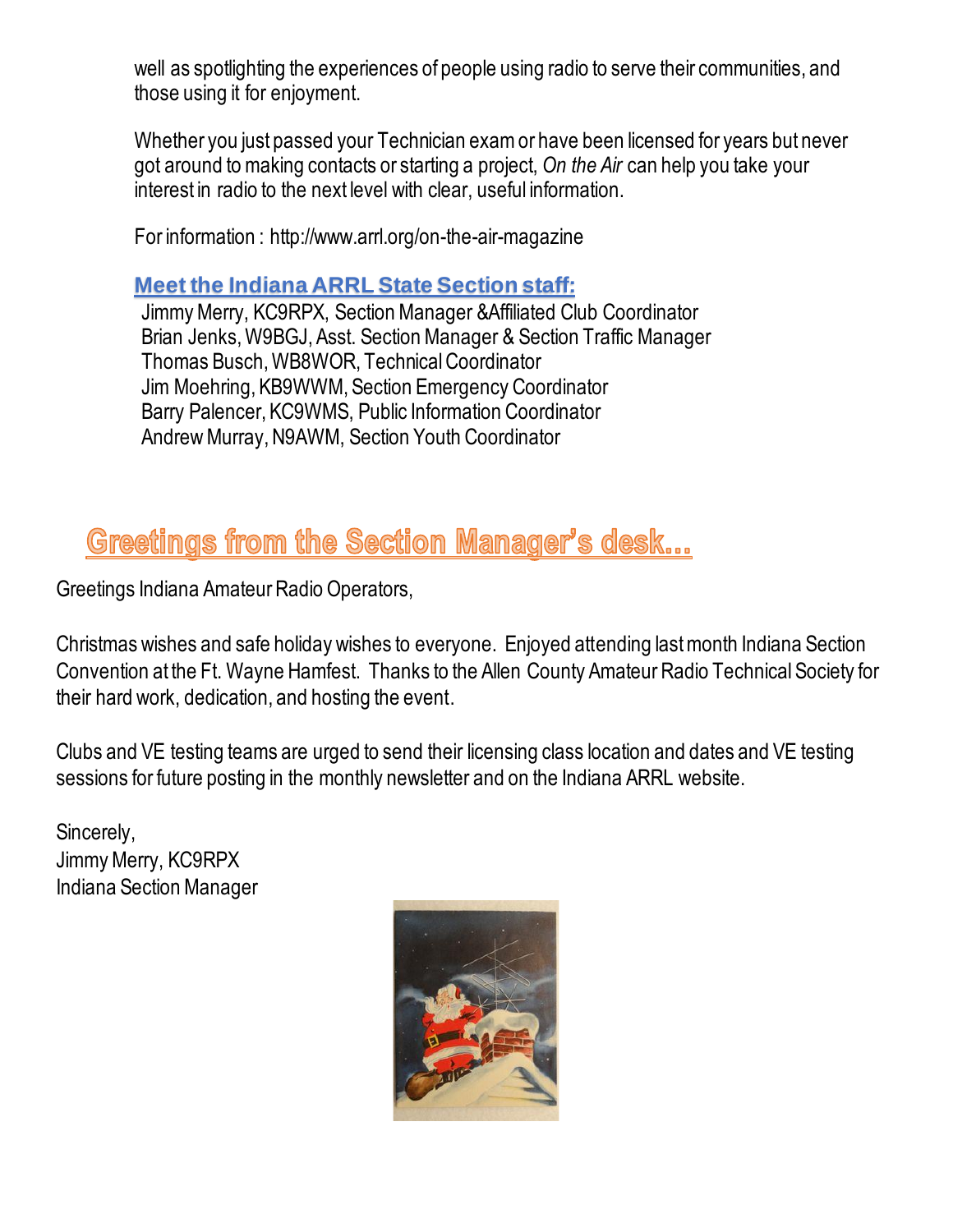

It is hard to believe that it has been a year since I have accepted the appointment as the Section Emergency Coordinator. It has been an enjoyable. I have met many of you in my travels and I look forward to meeting more of you in the future.

I would like to thank all of you for the support you have given the ARES organization and for the work you do for your communities. I hope that your support on emergency communications continues into the New Year.

My goals for the next year will be focused on the full implementation of ARES Connect and the pursuit of the training requirements for all the ARES members in the section.

We have made good advancements in both areas. In November, the ARRL released an update to the ARES Connect software that improves the usability and usefulness for all. I encourage all the ECs to ensure that their county teams are created in the system and that their members create accounts in ARES Connect. My team in Allen County has almost completed the transition into ARES Connect and I have found it to be quite useful in communicating with the team, maintaining event registrations and tracking hours.

I know that implementation has been a slow process but were getting there! Thanks.

Training is also an issue that was addressed by the implementation of the Strategic Plan. The current requirements or completion of the FEMA Independent Study Courses: IC-100, IC-200, IC-700 and IC-800. In addition, completion of the Emergency Communications Course, EC-100 offered by the ARRL Lifelong Learning division.

The FEMA courses are offered online as self-study courses. To enroll, go to[: https://training.fema.gov/is/](https://training.fema.gov/is/) and follow the instruction found on the page.

To register for the EC-001 course from the ARRL got:<http://www.arrl.org/courses-training> And follow the instructions. The ARRL has released a new version, EC-001 (S). This is a self-guided version that is meant for those members that have experience in Emergency Communications. This is a great option for experience operators.

I hope that by the end of 2020, both goals will be nearly accomplished. Have a great Holiday Season!

# **Jim Moehring, KB9WWM**

Section Emergency Coordinator Amateur Radio Emergency Service Indiana Section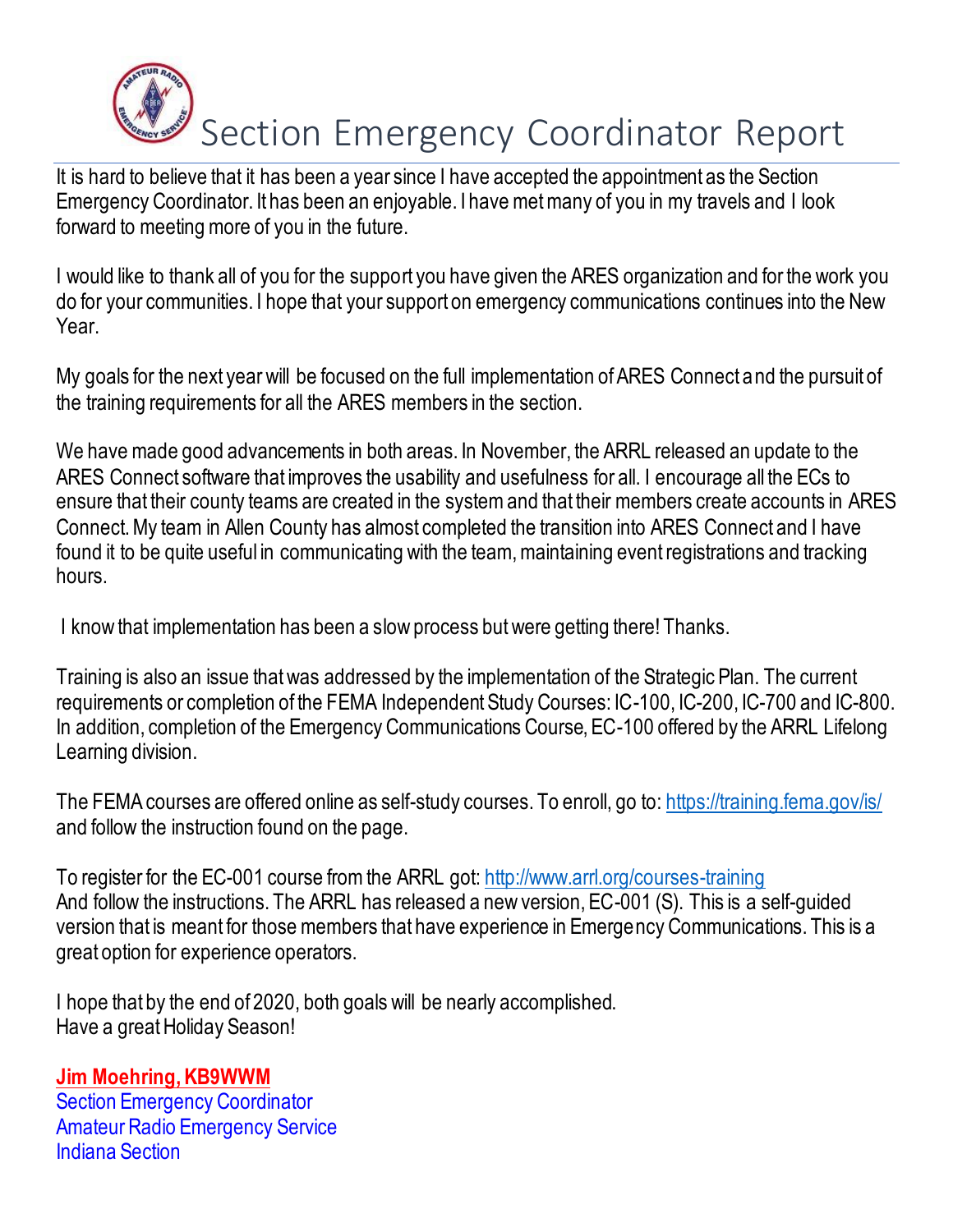#### **\*\*\*\*\*\*\*\*\*\*\*ARES VOLUNTEERS NEEDED\*\*\*\*\*\*\*\*\*\***

**Current Open District Emergency Coordinator Positions:** District 1, District 4, District 7, District 9 and District 10.

If you are a current EC in one of these districts, or have experience in the ARES field organization, please consider stepping up to serve your community with your hobby.

**Current Open Emergency Coordinator Positions:** Adams, Benton, Blackford, Carroll, Crawford, Dubois, Elkhart, Fayette, Floyd, Fountain, Franklin, Fulton, Gibson, Greene, Huntington, Jefferson, Knox, LaGrange, Lake, Lawrence, Marshall, Martin, Noble, Ohio, Owen, Perry, Pike, Porter, Posey, Pulaski, Rush, St. Joseph, Shelby, Sullivan, Switzerland, Union, Vanderburgh, Wabash, Warren, Washington and White.

**EC's are the backbone of the ARES organization. I would like to fill as many of these county openings, as possible. If you are interested in filling a vacant County EC Position, please contact me at** [KB9WWM@arrl.net](mailto:KB9WWM@arrl.net) **to express your interest.**

**Reporting DEC's N1LL (District 2), KB9WWM (District 3), N9KL (District 5) , KC9RVL (District 6) , K9DUR (District 7)** 

**Reporting EC's (32 of 48) KB9WWM, K9JAJ, W9DBA, KB9OIC, W9EEU, K9PLG, KC9ELU, KD9KMG, KC9RVL, N9GTL, N9MOX, N9CWW, KB9DJA, KC9RLC, N9SIU, AB9ZA, KC9GFO , W9GNR, WD9GIU, K9TEM, N9ZTB, N9JPX, KB9RZK, WR9G, W9DRB, KC9GUY, KP4CI, W9DAC, K9DWO, KT9B, KB9ML, AB9HP,**

**Reporting Official Emergency Stations NA9L, KC9TYA, KA9QWC, N1LL**

**District Emergency Coordinator Reports**

#### **Jim Moehring – KB9WWM – District 3**

We are still looking for ARES ECs for Adams, Huntington, Lagrange, Noble and Wabash counties. Please contact KB9WWM at KB9WWM@arrl.net if interested.

We are preparing to support the Huff 50K ultra trail run at Chain O'Lakes State Park on December 28. Please see the announcement elsewhere in this newsletter.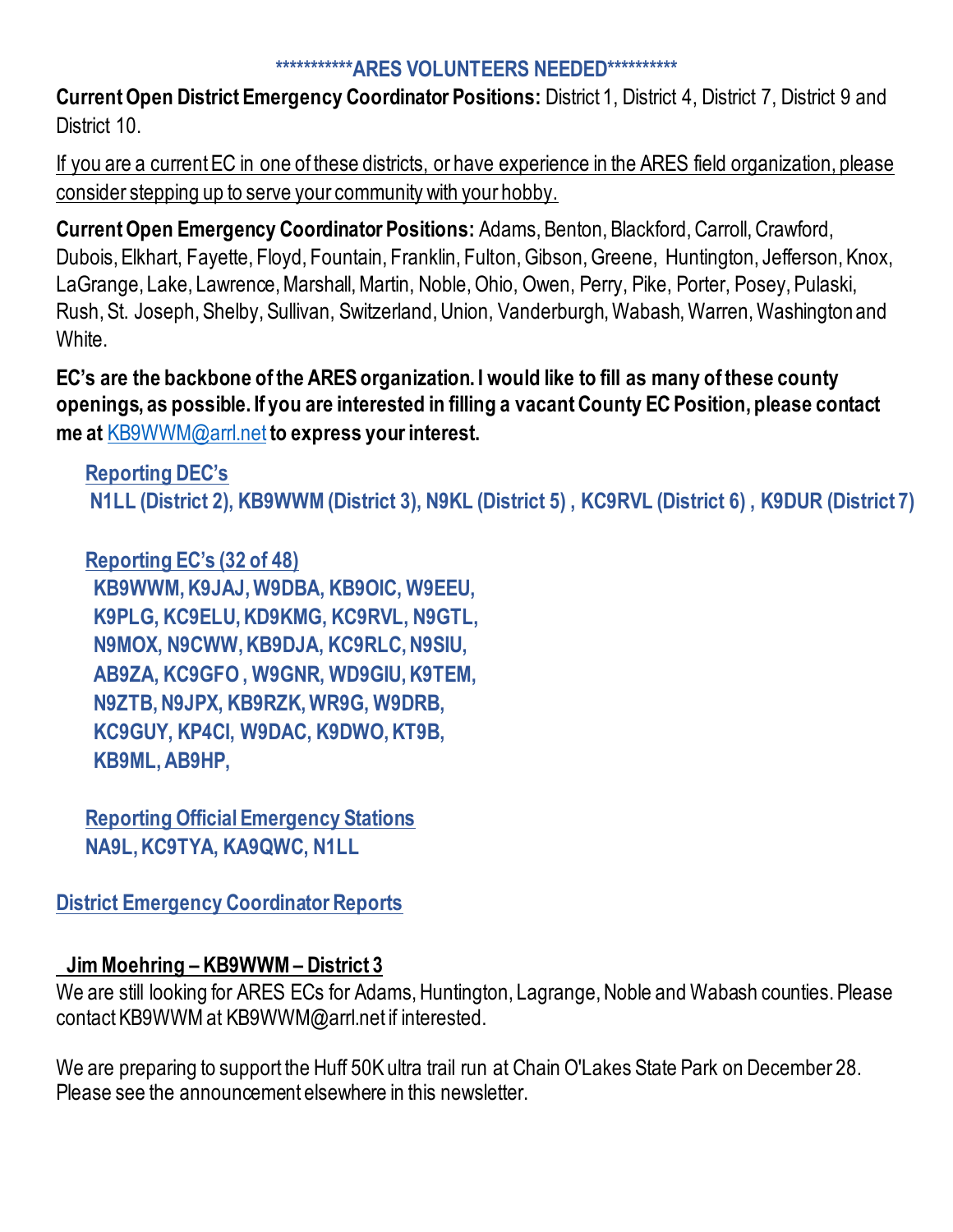#### **Marv Gilliand – KC8RVL – District 6**

I participated in 3 of the 4 weekly ARES Nets (out of town for 1 session). Looking forward to EmComm ECI ARC Meeting/Christmas Dinner on December 3rd, and the Muncie Area ARC Christmas Dinner on December 14th.

# **Alan Scott – N9KL – District 5**

Served as NCS for Indianapolis Monumental Marathon. Waiting for IDHS to fill communications specialist position (January?) to continue planning for statewide SET. Kudos to Mid-State Amateur Radio Club (Johnson County) for great PR coverage in front page story in central Indiana edition of Senior Life newspaper. Kudos to Hendricks County ARES for expanding partnership with hospitals throughout District 5. Invited to participate in planning for district wide hospital exercise.

## **Emergency Coordinator Reports**

#### **Jim Moehring – KB9WWM – Allen Co.**

A quiet month in Allen County in November. It was great seeing everyone at the Fort Wayne Hamfest. We did have our quarterly face-to-face meeting.

#### **Jeff Jones – K9JAJ-Bartholomew Co.**

Thanks to the following: Mike Tanksley W9MDT, Robert Brunnemer N9MZ, Jon Brunnemer KD9NSG, Joe LaFauci KA9OPL, and Greg Simo KC9AAO for joining me in our annual S.E.T. back on Nov. 9th. Your dedication to the Team and your support throughout the year is greatly appreciated!

#### **JW Temple II – KB9OIC – Clark Co.**

Clark County ARES did not have monthly exercise this month because of the holiday. We did increase the number of our net participants to 20.

# **Marv Gilliland – KC9RVL – Delaware Co.**

We had 4 weekly ARES Nets on Primary and Backup Repeaters, and 146.490 Simplex.

Muncie Area ARC had monthly meeting. Following the Business portion, President Drew Bennett K9HMX gave a hands-on presentation of the NANO VNA. EmComm ECI Meeting was not held due to conflict with the Ft Wayne Hamfest.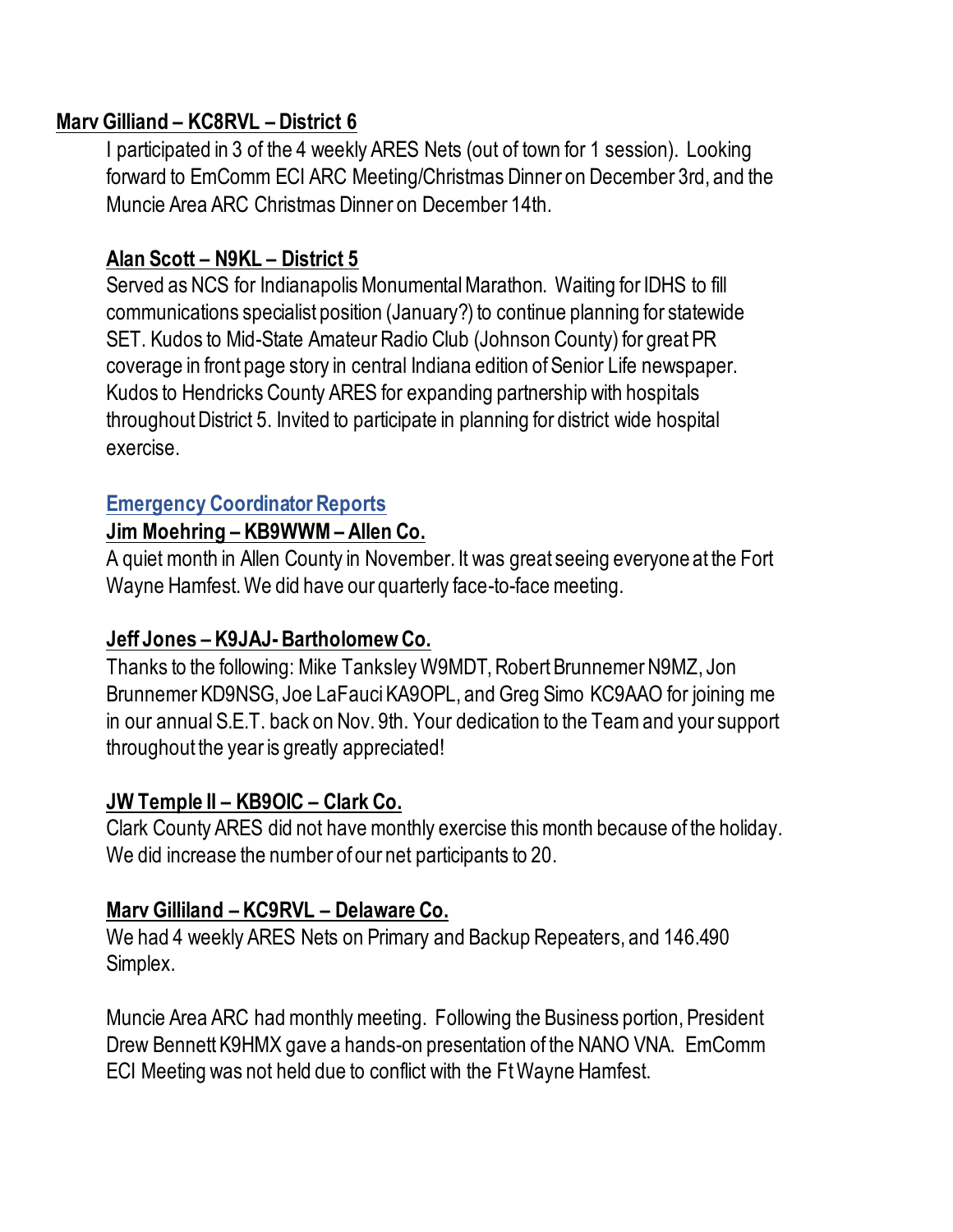# **Clark Whitehouse – N9CWW – Harrison Co.**

During Nov. there were 4 scheduled ARES Nets, conducted on 146.820 PL 103.5 , off set of negative .600 with 27 check-ins lasting for 59. minutes. Thanks 73 N9CWW/ Clark

#### **Ron Burke – KB9DJA – Hendricks Co.**

Had our Annual HCARES Leadership dinner/Meeting.

Start planning on next year's training classes and events this month.

In December, I will be in an initial meeting working with the Logistics Manager for the Indiana District 5 Hospital Preparedness Planning committee of bringing together a district wide hospital-based HAM exercise sometime later in 2020.

Through the assistance of one of our HCARES members, and the I.U. Methodist Hospital Emergency Coordinator, are working together to place amateur radio stations in this hospital and the surrounding I.U hospital complexes in Marion County. Afterwards, these amateur radio stations will join the hospitals in Hendricks County in having a jointly monthly hospital net to further practice our skills in traffic handling of amateur radio between the two counties.

### **Gene Dolgner – KC9RLC – Jennings Co.**

This will be my last ARES Monthly Report. KB9MGG will be contacting you shortly.

# **Robert LaGrange – KB9DJA – Johnson Co.**

We are looking forward to 2020 and increasing our ARES membership in Johnson County.

# **Mark Gregory – AB9ZA – Kosciusko Co.**

No Additional Comments this month

# **F. Gary Sherman – W9GNR – Madison Co.**

Madison County had another good month of participation of its members although with the weather beginning to change, activities are becoming fewer. Our Nets continue to attract close to70% participation. We participated in a training session that included members from other counties coming to Madison County to join in the activity. More Madison County members are taking the time each week to check in with surrounding counties. Madison County has the honor of having members of surrounding counties attend our meetings, meet and greet our membership allowing of a fluid exchange of methods, and ideas. We are learning from each other.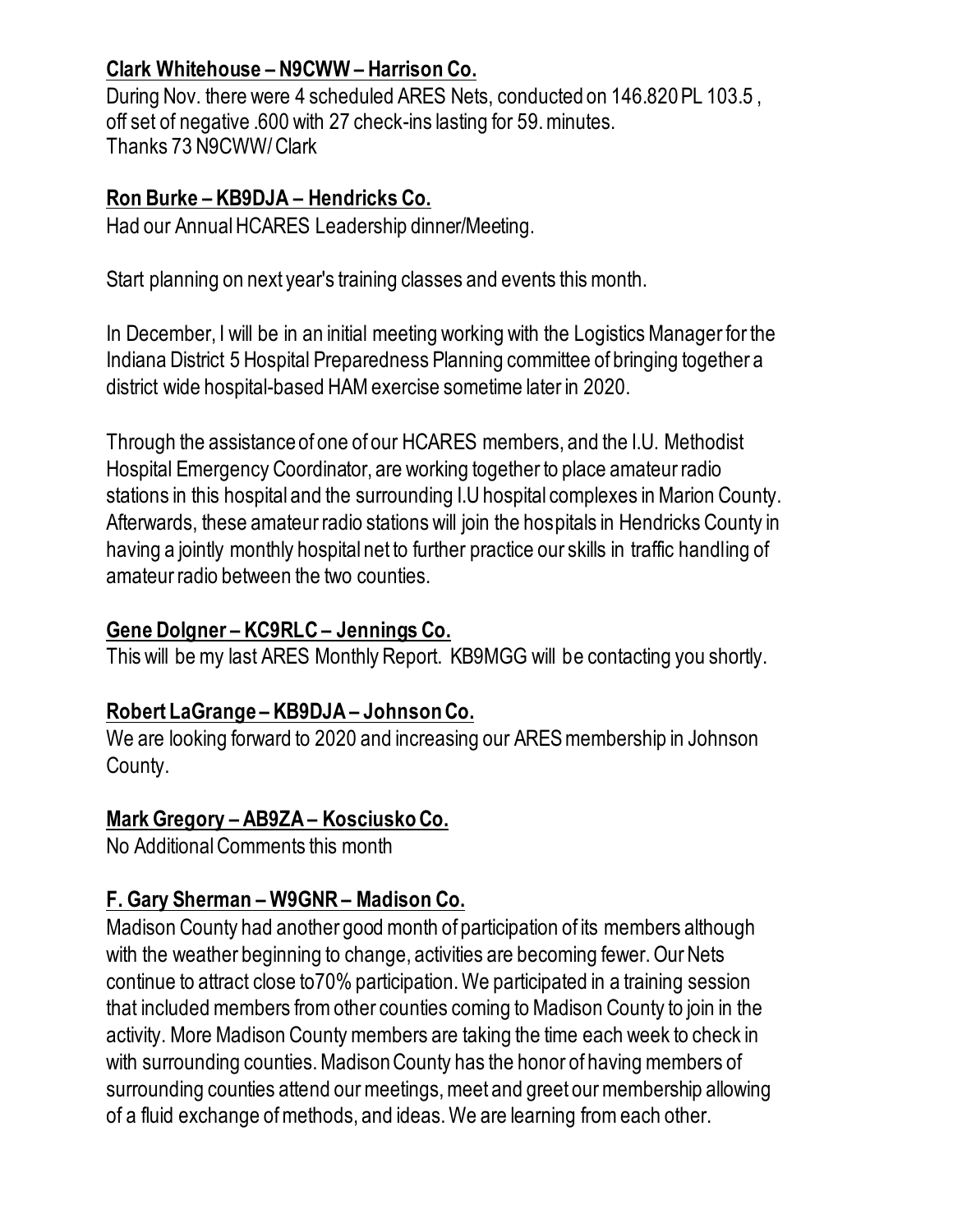# **Tom Myers – K9TEM – Monroe Co.**

Several of our Monroe County ARES members attended the monthly Bloomington Amateur Radio Club meeting on Friday, November 1st. There were four weekly ARES Monday Night nets and a monthly county warning siren test. Indiana's Section Manager, Jimmy KC9RPX, who is a resident of Monroe County, participated in the Indiana Section ARRL Convention during the Fort Wayne Ham Fest on November 16 and 17.

# **Steve Jewell – WR9G – Scott Co.**

The Scott County EMA Group will hold a VE session Saturday, December 14th at 11:00 AM. Sessions are normally held on the 2nd Saturday of every even numbered month. Walk-Ins are welcome. The testing location is at the Bacala Center, 69 E Wardell St, SE Corner of Courthouse Square, Scottsburg IN 47170. For more info email: steve@wr9g.net or visit www.wr9g.net/links.

## **Peter Crasher – W9DRB – Spencer Co.**

4 nets analog, 4 nets digital

## **Mark Tritch – KC9GUY – Steuben Co.**

Working to get team set up on ARES Connect. Meetings and Nets added. Also encouraging team to work on training.

#### **Robert Sambolin – KP4CL – Tippecanoe Co.**

Tippecanoe Co. ARES is still active and has Monday Night nets at 20:00hrs local time (8pm). This is a tactical net. Training nets will be announced during the net.

First Saturday of every month, in conjunction with Tippecanoe EMA, we help check sirens in the county, unless TEMA postpones the test. This announcement may or may not happen.

We had our November meeting on November 21st. Next meeting to be announced for January.

#### **Mike Laboyteaux – KB9ML -Wayne Co.**

Wayne county ARES participated in the Centerville IN Turkey Trot a 7 km run. We provided communications and road safety for the run. I am proud to report that there were no mishaps during the run.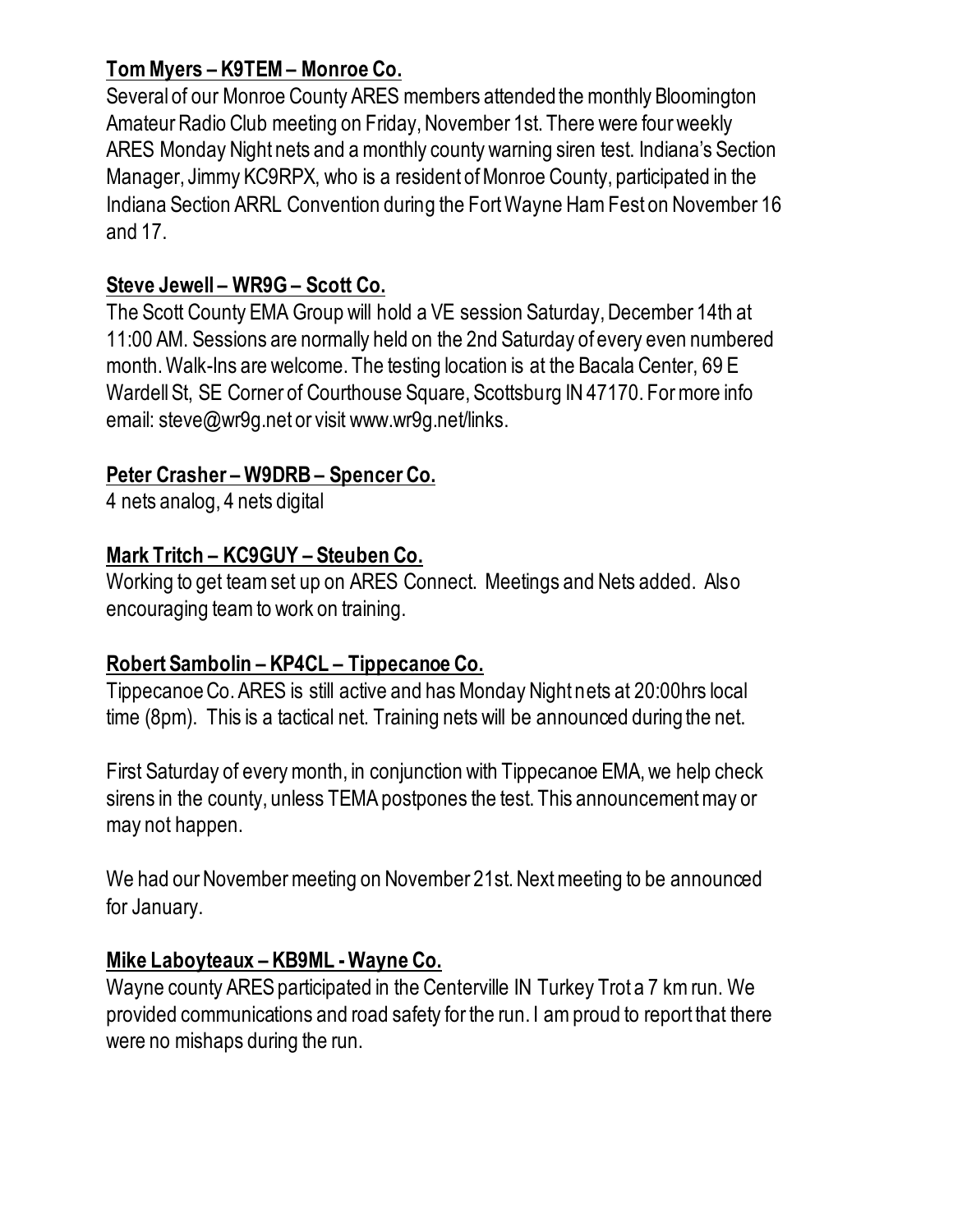### **Official Emergency Station Reports**

#### **Vernon Austermiller – NA9L – Morgan Co.**

I checked into the Morgan County, Hendricks County ARES nets. I checked into the Indiana Traffic Net.

I passed 1 piece of Routine traffic.

#### **Mark Thienes – KC9TYA – Vanderburg Co.**

A quiet month in Vanderburgh County, nothing to report. Hope everyone enjoys the Holidays.

#### **Don Evilsizor – KA9QWC – Whitley Co**

November was an interesting month for activity in ham radio and the Fort Wayne hamfest. I worked at the coliseum door 12 Saturday morning 6 am to 9 am. Attended the NTS and ARRL forums.

One interesting item observed by me at the hamfest was a PK-232 TNC FREE. Since I am blessed with several Packet Radio TNC'S was hoping that someone grabbed it. Was surprised at our 21-Repeater club meeting on Saturday, November 23rd one of our club members, Adam KD9AY was the one that picked up that TNC. Adam told that it appeared to be working...that was confirmed later in the month by taking note KD9AY Packet VHF signal was seen on 145.530. That adds another VHF packet station in North East Indiana. Also noted in November was K8IAT & KC9IPL packet stations active. One must be active in packet radio to appreciate how effective that mode is on sending/receiving radiograms.

Checked into the Indiana ARES HF nets representing ARES district 3 for Whitley County on Sunday evenings 3900 khz at 5 PM with KC9TYA station as net control.

The 21-Club officers elected for year 2020 are President DAN/N9WLW, TIM/K8IAT VP, CATHY/SEC-TREASURER. Congratulations 21-Club team.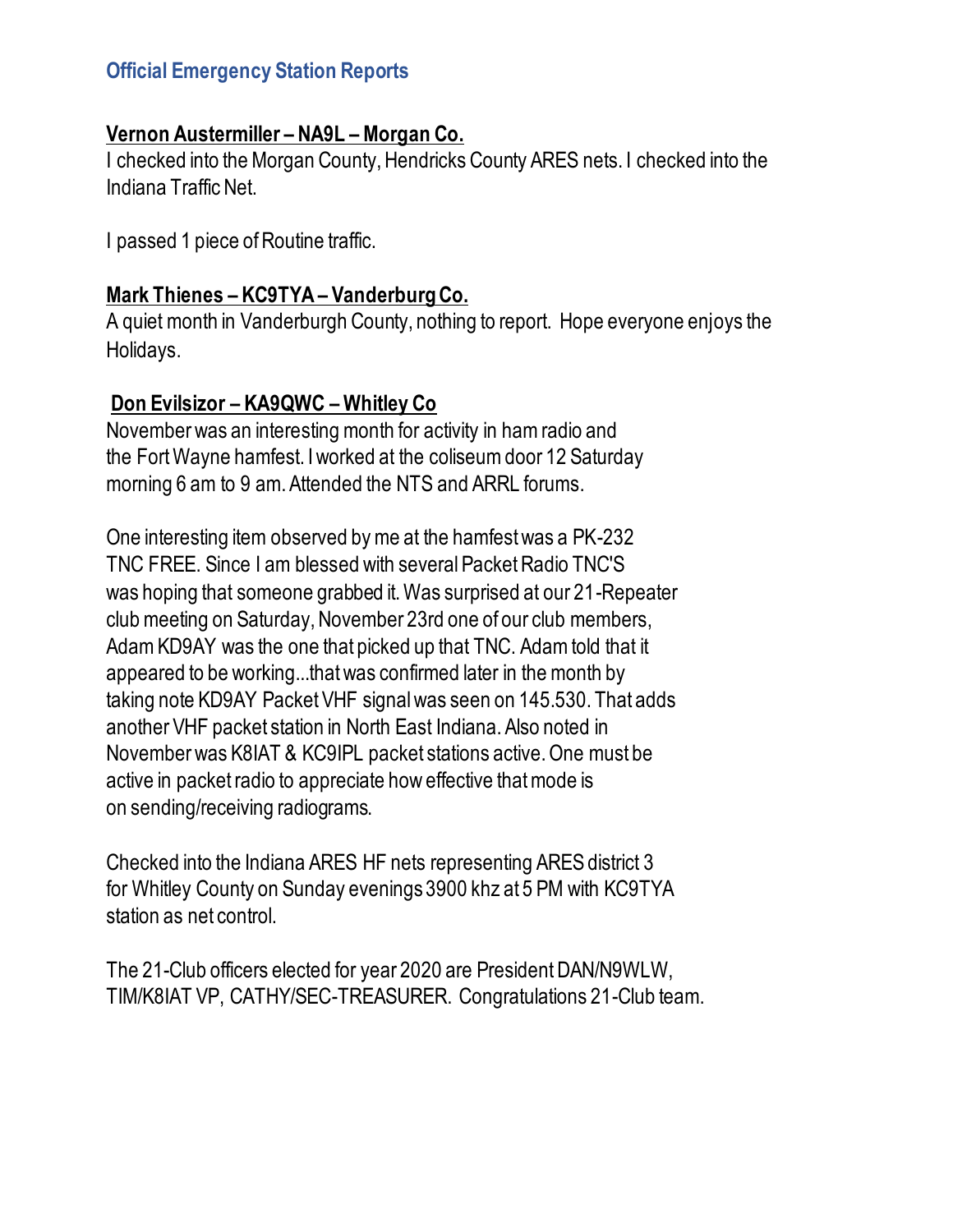#### **INDIANA ARES BY THE NUMBERS**

Total ARES Members reported: **711** Number of reporting ARES EC's: **32** Number of reporting OES's: **4** Number of reporting DEC's: **5** Number of ARES Nets: **131** Number of Nets with NTS Liaison: **38** Number of exercises, and training sessions: **46** Person Hours: **758.05** Public Service Events: **2** Person Hours: **31.4** Emergency Operations: **0** Person Hours: **0** SKYWARN Nets: **2** Person Hours: **4**

# ARRL SECTION TRAFFIC MANAGER INDIANA SECTION

Greetings all and thanks to the many that attended the Fort Wayne Hamfest and Indiana State ARRL Convention was good to see many familiar faces. As we approach the holidays traffic count is holding its own as you will see in the monthly newsletter. I want to take this opportunity to wish all my friends and NTS Family a very Merry Christmas and best wishes for a prosperous 2020! Hard to believe the new year will soon be on us! As always if you are reading the newsletter and are curious about traffic feel free to join in on one of our many fine traffic nets, we have every mode imaginable SSB,CW, and digital as well as some of our local VHF Nets. We'd love to have you and you'll find it to be great fun and will meet lifelong friends. Best Wishes all and see you in 2020...73

> BRIAN G JENKS W9BGJ ARRL ASSISTANT SECTION MANAGER INDIANA SECTION ARRL SECTION TRAFFIC MANAGER INDIANA SECTION ARRL OFFICIAL RELAY STATION [w9bgj@arrl.net](mailto:w9bgj@arrl.net)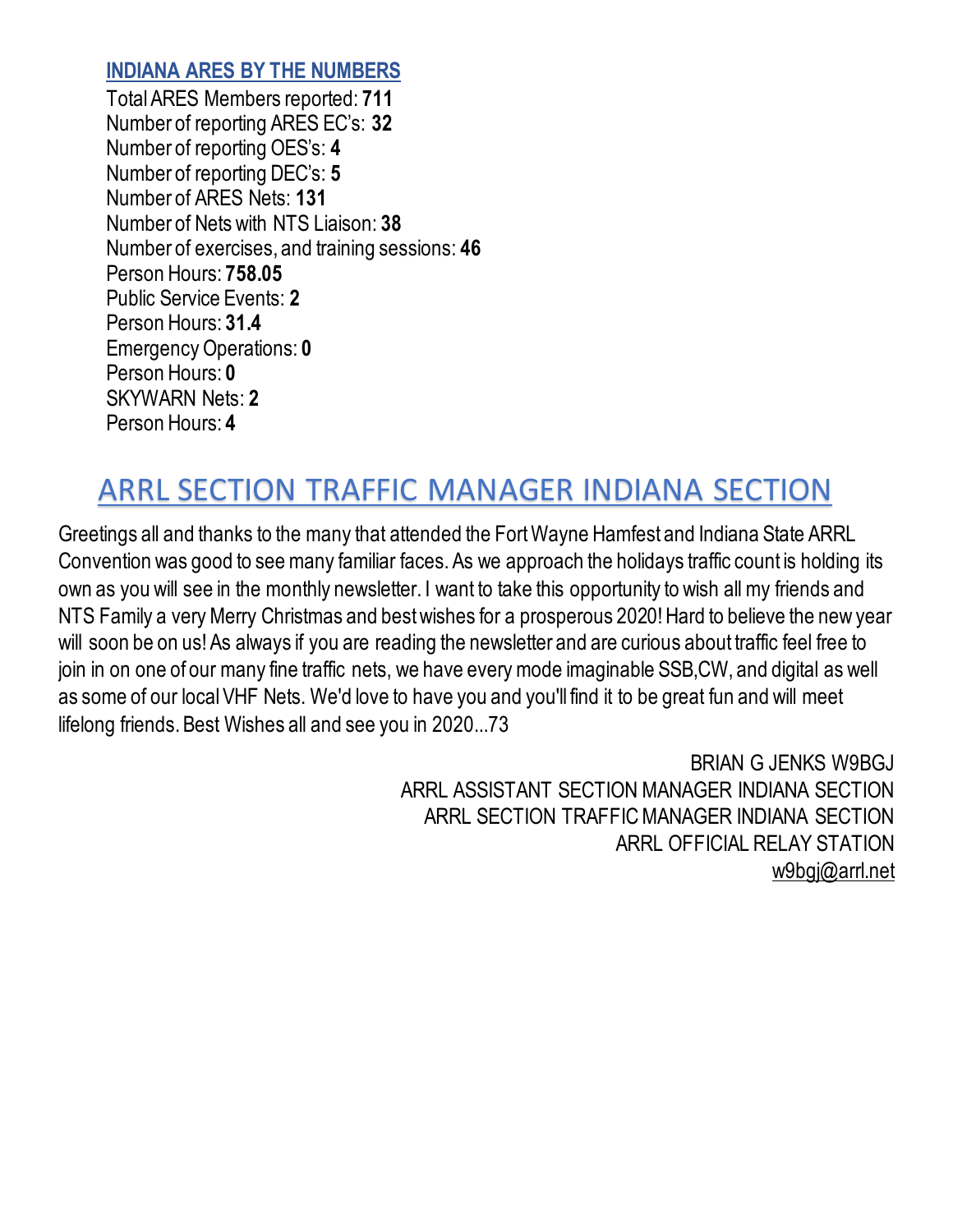| <b>INDIANA STM REPORTS NOVEMBER 2019</b><br><b>HF NETS</b> |                   |            |            |            |                 |  |
|------------------------------------------------------------|-------------------|------------|------------|------------|-----------------|--|
| <b>NET NAME</b>                                            | <b>SOURCE</b>     | <b>QNI</b> | <b>QTC</b> | <b>QTR</b> | <b>SESSIONS</b> |  |
| <b>INDIANA SECTION ARES</b>                                | <b>KC9TYA</b>     | 45         | 0          | 112        | 4               |  |
| <b>IDTN</b>                                                | K9JAJ             | 139        | 49         | 354        | 21              |  |
| <b>ITN</b>                                                 | N <sub>1</sub> LL | 1518       | 138        | 1223       | 59              |  |
| QIN                                                        | <b>K0TQ</b>       | 59         | 19         | 156        | 30              |  |
| <b>TOTALS</b>                                              |                   | 1761       | 206        | 1845       | 115             |  |
| NETS REPORTING                                             | 4                 |            |            |            |                 |  |

#### **INDIANA STM REPORT NOVEMBER 2019 PUBLIC SERVICE HONOR ROLL**

| <b>STATION</b>            | <b>SESSIONS</b> | <b>MESSAGES</b> | <b>APPTS</b> | <b>PUB SVC</b> | <b>EMG RES</b> | <b>DIGITAL</b> | <b>TOTAL</b> |  |
|---------------------------|-----------------|-----------------|--------------|----------------|----------------|----------------|--------------|--|
| W9BGJ                     | 10              | 40              | 40           |                |                | 10             | 100          |  |
| KA9QWC                    | 40              | 40              | 30           | 0              |                | 10             | 120          |  |
| K9DUR                     | 40              | 9               | 30           |                |                | 20             | 99           |  |
| AB9ZA                     | 31              | 40              | 20           |                |                |                | 91           |  |
| N <sub>1</sub> LL         | 40              | 40              | 30           |                |                | 20             | 130          |  |
| <b>W9EEU</b>              | 32              | 2               | 30           |                |                | 20             | 84           |  |
| <b>TOTALS</b>             | 193             | 171             | 180          | 0              | 0              | 80             | 624          |  |
| <b>STATIONS REPORTING</b> | 6               |                 |              |                |                |                |              |  |

#### **INDIANA STM REPORT NOVEMBER 2019 ORS AND SAR STATION REPORTS**

| <u>UNS AND SAN STATION NEFUNTS</u> |             |                  |                 |             |                  |                |  |
|------------------------------------|-------------|------------------|-----------------|-------------|------------------|----------------|--|
| <b>STATION</b>                     | <b>TYPE</b> | <b>ORGINATED</b> | <b>RECEIVED</b> | <b>SENT</b> | <b>DELIVERED</b> | <b>TOTALS</b>  |  |
| W9BGJ                              | <b>ORS</b>  | 3                | 144             | 138         | 8                | 293            |  |
| <b>KA9QWC</b>                      | <b>ORS</b>  | $\mathbf 0$      | 20              | 33          | 9                | 62             |  |
| AB9ZA                              | <b>ORS</b>  |                  | 57              | 58          | 16               | 132            |  |
| <b>K9DUR</b>                       | <b>SAR</b>  | $\mathbf 0$      | 4               | 45          | 1                | 50             |  |
| W9MGB                              | <b>ORS</b>  | 7                | 7               | 12          | 12               | 38             |  |
| <b>KOTQ</b>                        | <b>SAR</b>  | 38               | 107             | 70          | 51               | 266            |  |
| N <sub>1</sub> LL                  | <b>ORS</b>  | 12               | 128             | 87          | 9                | 236            |  |
| NA9L                               | <b>ORS</b>  | $\mathbf 0$      | 1               | 0           | 1                | $\overline{2}$ |  |
| W9EEU                              | <b>ORS</b>  | $\mathbf 0$      | 1               | 0           | 1                | $\overline{2}$ |  |
| <b>TOTALS</b>                      |             | 62               | 469             | 443         | 108              | 1081           |  |
| <b>STATIONS REPORTING</b>          |             | 8                |                 |             |                  |                |  |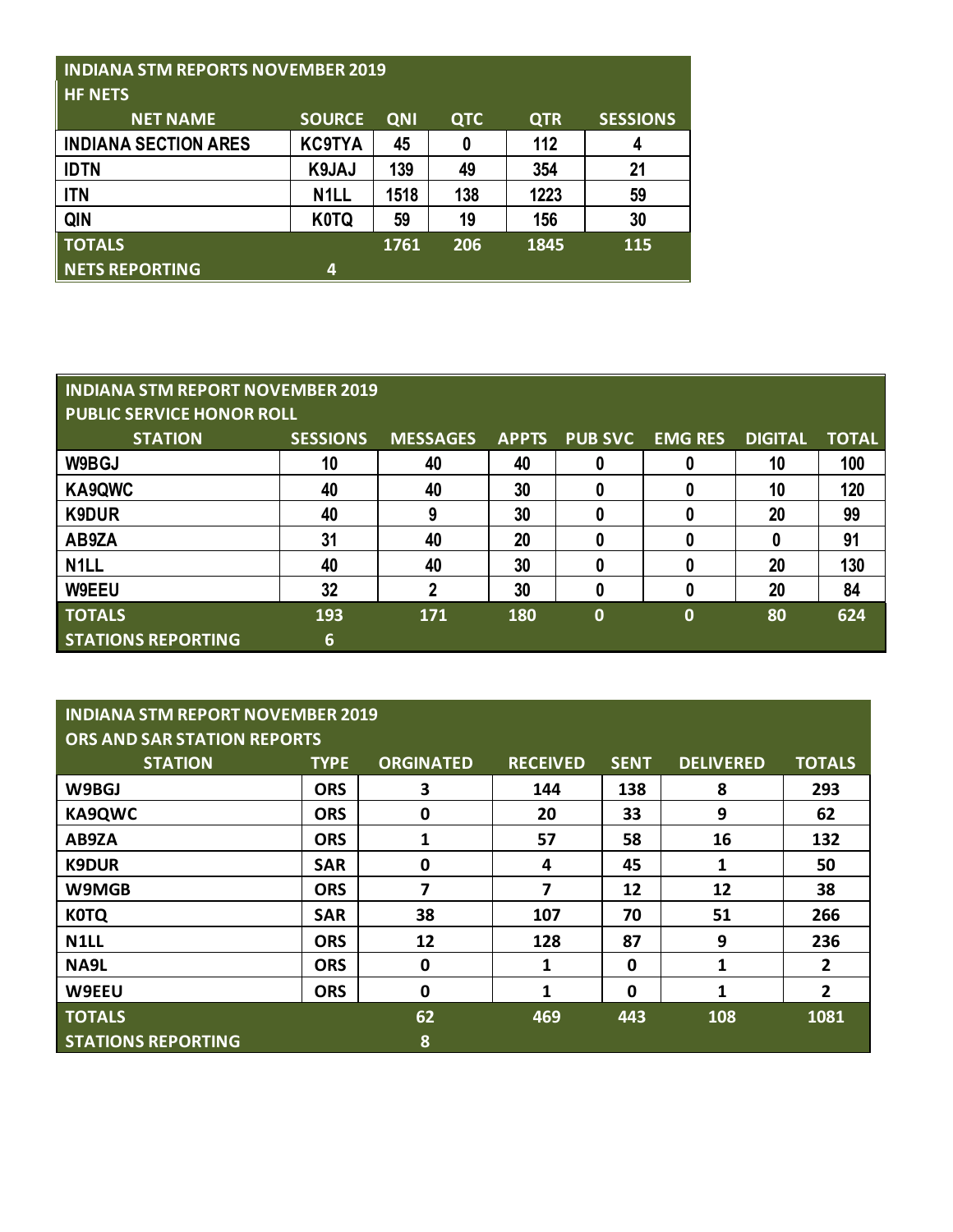| <b>INDIANA STM REPORT NOVEMBER 2019</b><br><b>VHF/UHF NETS</b> |               |            |                         |            |                         |
|----------------------------------------------------------------|---------------|------------|-------------------------|------------|-------------------------|
| <b>NET NAME</b>                                                | <b>SOURCE</b> | <b>QNI</b> | <b>QTC</b>              | <b>QTR</b> | <b>SESSIONS</b>         |
| <b>BARTHOLOMEW CO ARES</b>                                     | <b>KA9OPL</b> | 33         | $\mathbf{0}$            | 86         | 5                       |
| <b>CASS CO ARC</b>                                             | <b>KA9YBN</b> | 29         | $\bf{0}$                | 65         | 4                       |
| <b>CLAY COUNTY</b>                                             | <b>W9EEU</b>  | 30         | $\mathbf{0}$            | 60         | $\overline{\mathbf{4}}$ |
| <b>CROSSROADS DMR</b>                                          | <b>K9NQW</b>  | 83         | $\mathbf{0}$            | 109        | $\overline{\mathbf{4}}$ |
| <b>D STAR NET</b>                                              | <b>K9NQW</b>  | 56         | $\mathbf{0}$            | 85         | $\overline{\mathbf{3}}$ |
| <b>DEKALB CO ARES</b>                                          | <b>KD9KMG</b> | 55         | $\bf{0}$                | 78         | $\overline{\mathbf{4}}$ |
| <b>HOOSIER HILLS ARC</b>                                       | <b>WD9EWF</b> | 50         | $\bf{0}$                | 26         | $\overline{\mathbf{4}}$ |
| <b>HUNTINGTON CONET</b>                                        | K9BME         | 76         | $\bf{0}$                | 164        | 5                       |
| <b>IMONET</b>                                                  | <b>K9SKS</b>  | 208        | 3                       | 185        | 30                      |
| <b>JEFFERSON CO</b>                                            | N9XVB         | 21         | $\bf{0}$                | 40         | $\overline{3}$          |
| <b>KOSCIUSKO CO EMG NET</b>                                    | <b>KC9AYT</b> | 90         | $\mathbf{0}$            | 73         | $\overline{\mathbf{4}}$ |
| KOSCIUSKO CO ARES                                              | <b>KC9NWM</b> | 54         | 3                       | 102        | 8                       |
| <b>MID STATE ARC</b>                                           | K9DY          | 186        | $\mathbf{0}$            | 184        | $\overline{\mathbf{4}}$ |
| <b>MONROE CO ARES</b>                                          | K9TEM         | 98         | $\mathbf{0}$            | 87         | 5                       |
| <b>MORGAN CO ARES</b>                                          | N9JPX         | 82         | $\mathbf{0}$            | 108        | 8                       |
| <b>NE INDIANA PACKET NET</b>                                   | N9WNH         | 33         | 4                       | 240        | $\overline{\mathbf{4}}$ |
| <b>OWEN CO ARES</b>                                            | K9EOH         | 26         | $\mathbf{0}$            | 36         | 4                       |
| <b>SCOTT CO ARES/RACES</b>                                     | WR9G          | 51         | 7                       | 85         | $\overline{\mathbf{4}}$ |
| <b>SOUTH CENTRAL AREA</b>                                      | <b>KA9OPL</b> | 34         | $\mathbf{0}$            | 83         | $\overline{\mathbf{3}}$ |
| <b>TARS EVANSVILLE</b>                                         | <b>KE9YK</b>  | 62         | 1                       | 48         | $\overline{\mathbf{4}}$ |
| <b>TRI STATE 2 METER</b>                                       | W9OU          | 230        | $\mathbf{0}$            | 327        | 15                      |
| <b>WCARC SUN NET</b>                                           | KA9QWC        | 25         | 3                       | 64         | $\mathbf 3$             |
| <b>WHITLEY CO ARES</b>                                         | <b>W9NNH</b>  | 32         | $\mathbf{0}$            | 118        | $\overline{\mathbf{4}}$ |
| <b>21 REPEATER GROUP</b>                                       | KA9QWC        | 35         | $\overline{\mathbf{4}}$ | 71         | $\overline{\mathbf{4}}$ |
|                                                                |               | 1652       | 24                      | 2524       | 140                     |
| <b>NETS REPORTING</b>                                          | 24            |            |                         |            |                         |

# North East Indiana Packet Net (NEIPN)

Sundays @ 9 PM EDT via BPQ Chat on the KA9LCF-11 BPQ Chat Node

This Net is accessible via any BPQ Chat Node (it is locally direct accessible on 145.53 MHz in NE Indiana/NW Ohio & SE Michigan) But can be accessed via other frequencies in that same area or other areas through other nodes.

QNI=48 QTC=4 QTR=240 Sessions=4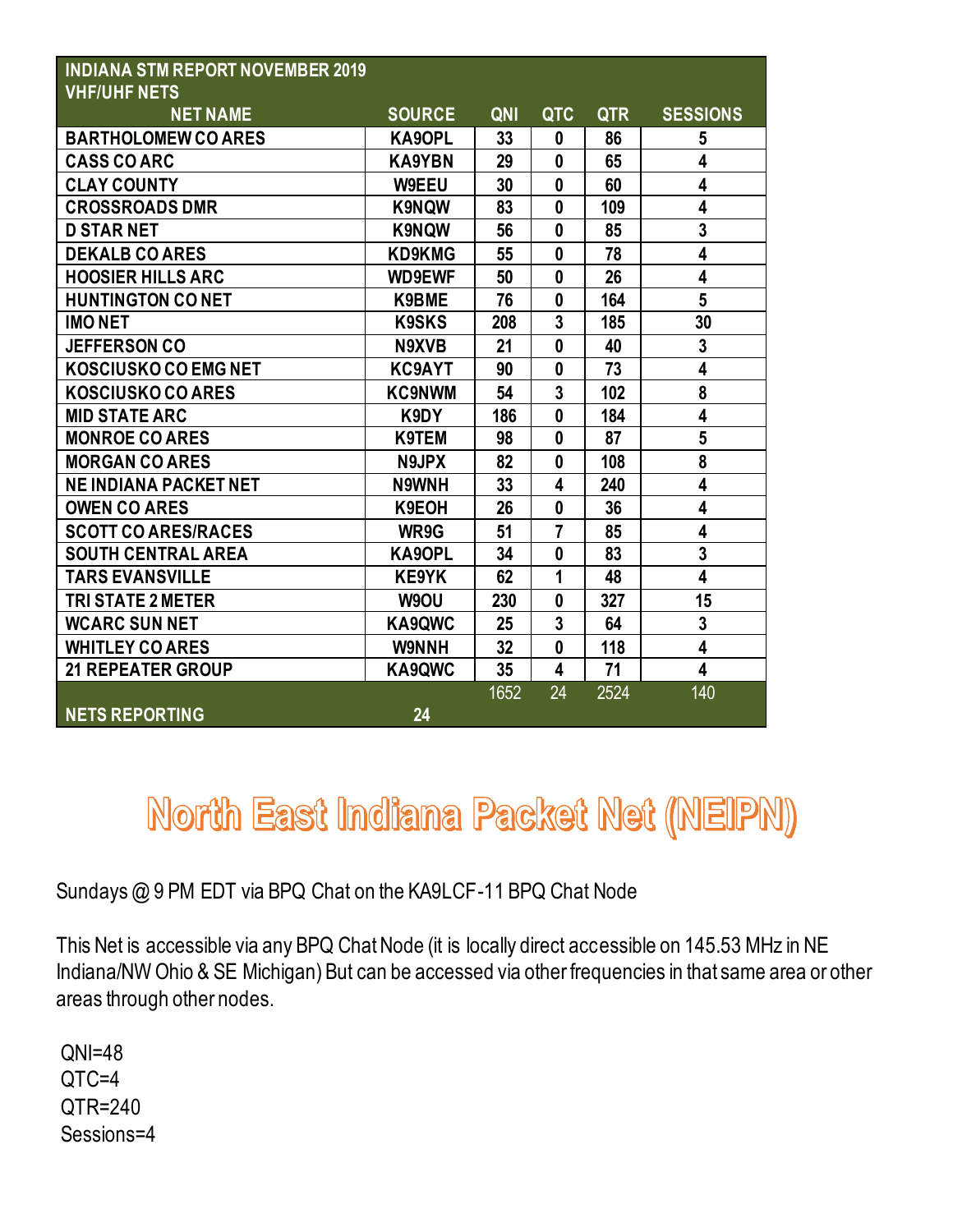Reported by: Don Evilsizor KA9QWC NEIPN Net Manager

73, Dan M. Dahms N9WNH Indiana Section ARRL Packet Net Manager

# **Technical Specialist Coordinators Report**

Tom Busch WB8WOR I attended the Bedford Hamfest, finding a few goodies.

#### Dan Caesar NI9Y

Not much to report for October. We have done some maintenance on the antennas. We plan to erect a new OCF dipole antenna to replace the homebrew 80-meter dipole that has been up for 20 years with 50 year-old RG-8U coax.

#### Mark Skowronski K9MQ

I helped the family of a silent key friend reprogram a Uniden 536HP scanner that they decided to keep from his estate. With a lot of these newer scanners, you type your zip code and a radius in, and it enables numerous channels. It enables so many, that it makes it difficult to listen. The key is to hook the scanner up to the computer and create a favorites list with only the traffic you wish to hear.

On October 9th, I went and spoke with an Engineering Design and Development class at Iliana Christian High School in Dyer concerning our upcoming high-altitude balloon launch. Gave a synopsis about amateur radio and how APRS works. I showed a video on how we use APRS to track and recover the balloon. Went over how the APRS transmitter and dipole antenna needs to be mounted to the payload. All of us went outside with the transmitter and my Kenwood TH-D74A handheld and did live demonstration. We are planning to launch on November 6th.

#### Lou Kruizinga N7BBW

At the Clark County Amateur Club meeting this month I gave a short presentation. I called it "Why Digital". I felt some Hams may be overwhelmed by the influx of digital repeaters. These repeaters have different digital modes. Trying to understand these new modes and operation might turn people off.

So, I put together a short "10000-foot view". No big technical terms. Really simple verbage. This was to be a forerunner to a follow up presentation this month by another Ham who has linked some Fusion repeaters in the area.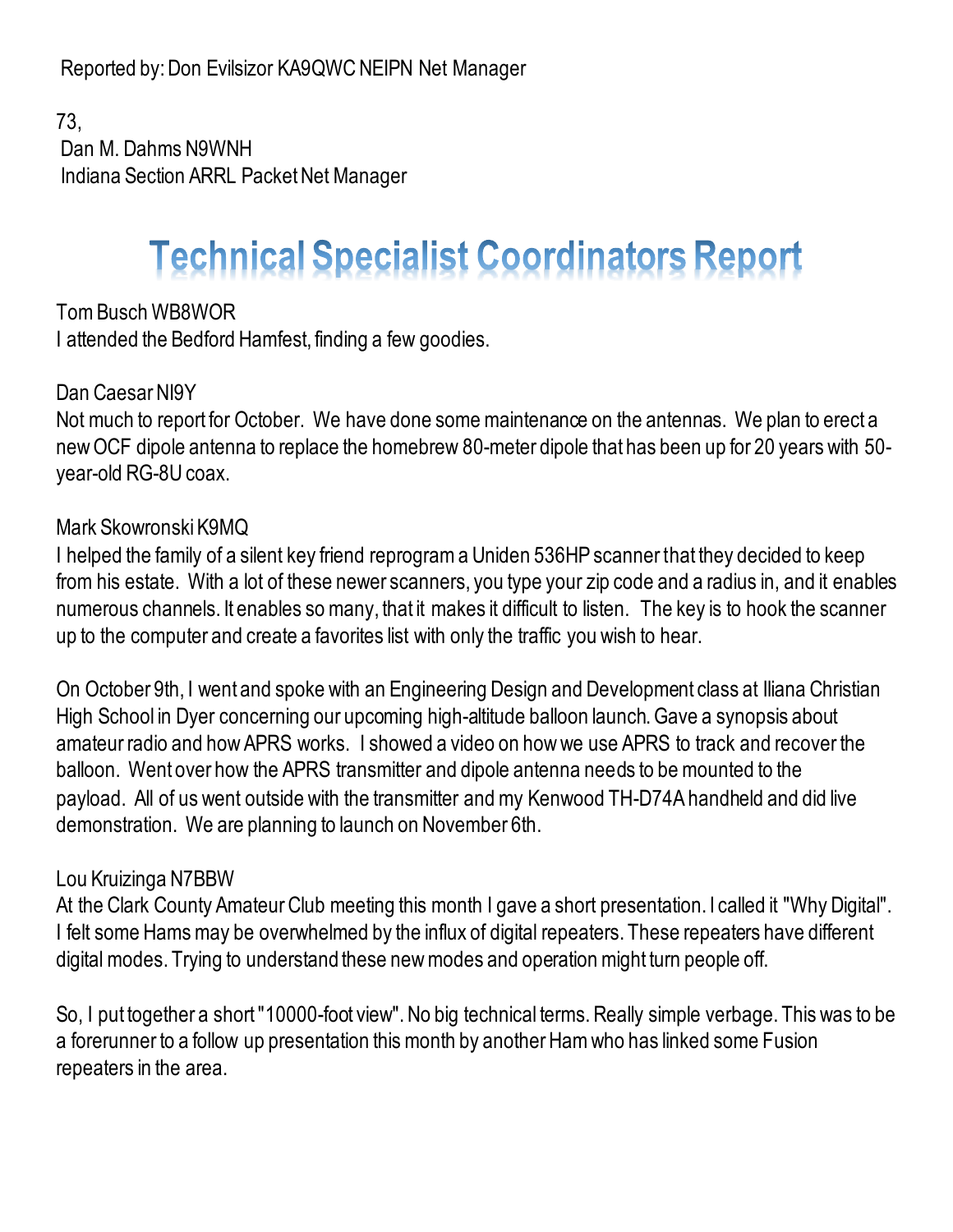Roger McEntarfer N9QCL

The month of October I did no TS activities. I was too busy at my workplace and trying to get things winterized before an upcoming surgery.

The Whitley County Amateur Radio Club W5YI Team held their quarterly test session on Saturday, October 26, 2019.

The W5YI Team members present were Deb Smith/N9NNU, Jim Smith/N9FGN, Cathy Evilsizor/WB8ORR, Don Evilsizor/KA9QWC, Steve Holzinger/KC9WBR, Dennis Keyfauver/K3DCK, David Shakley/N9FGP and Roger McEntarfer / N9QCL.

Nine people showed up for the October test session and eight left smiling with a new license or upgrade to an existing license.

Only those signing the waiver allowing us to print their results will be listed.

New hams are as follows:

Jay A. Hammond - Technician Class – Auburn, IN Zachariah A. Hollis - Technician Class – Angola, IN Zachary W. Mapes - Technician Class – Churubusco, IN Blake L. Mertens - Technician Class – Fort Wayne, IN Jason M. Richards - Technician Class – Huntington, IN Meghan R. Warrix - Technician Class – Fort Wayne, IN Kevin S. Woolverton - Technician Class – Fort Wayne, IN Upgrading Hams are as follows: Adam R. Warrix/KD9NRT - General Class – Fort Wayne, IN

The next W5YI Test session will be held on Saturday January 25, 2020 from 9:00 to 11:00 AM, In Community Room A and B of the Peabody Library 1160 E. State Rd. 205 - Columbia City, Indiana

The next Whitley County Amateur Radio Club (WCARC) General Meeting will be held on Thursday November 14, 2019 from 6:00 PM to 8:00 PM. The meeting will be held in Community Room A & B of the Peabody Library 1160 E. State Rd. 205 - Columbia City, Indiana. The be Program for the evening will be How to Grow Your Club presented by Bill McAlpin, WD9GIU. All WCARC General Meetings are open to the Public.

For additional information visit the Whitley County Amateur Radio Club Web Page a[t www.wcarc.org,](http://www.wcarc.org/) or the Whitley County Amateur Radio Club Group Facebook Page Ed Valasek K3HTK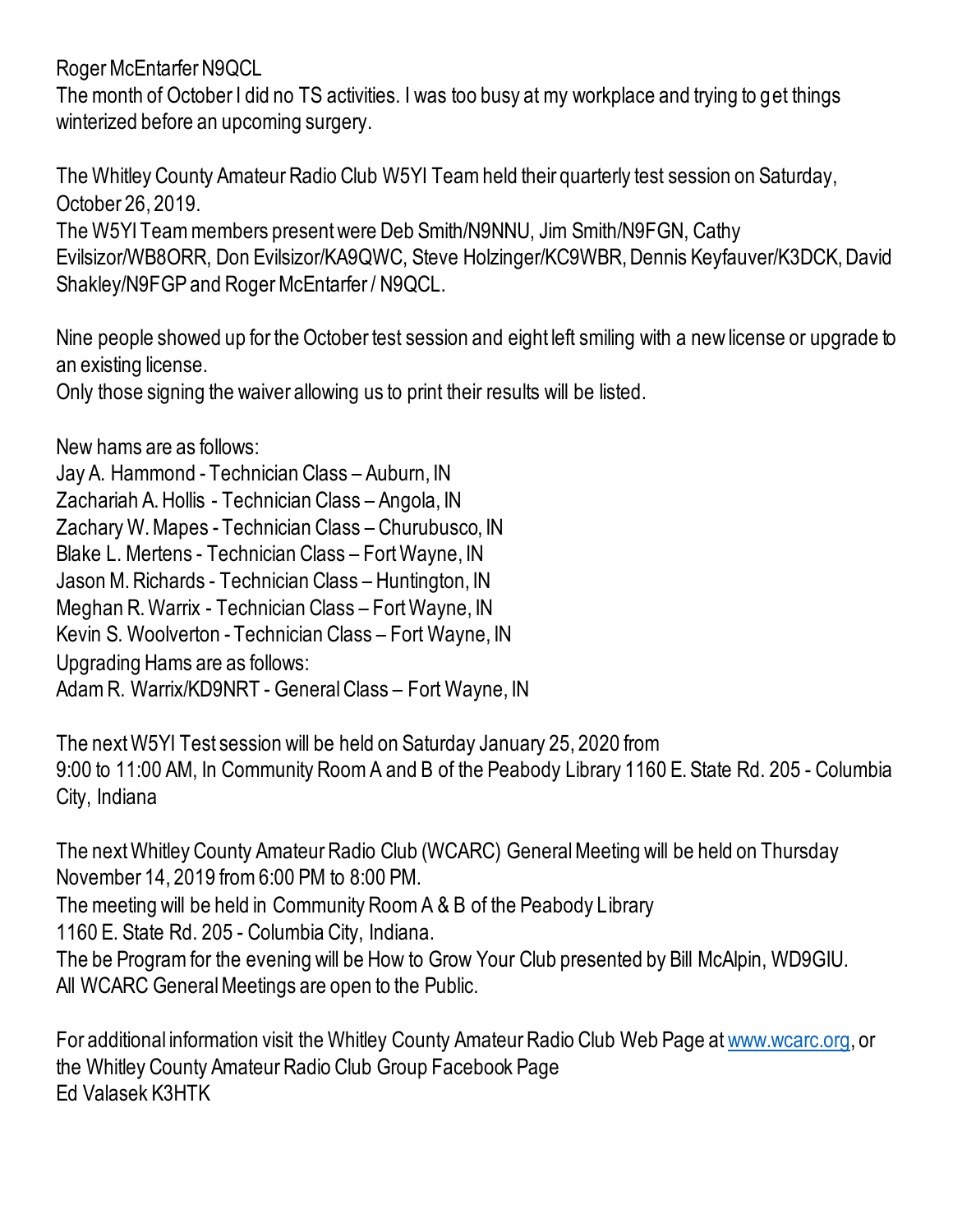I recently acquired a great deal on a used Icom R8600 Receiver and have been experimenting with this unit for HF and VHF/UHF reception to compliment my search for stations to work. Using one of the widely found cheap active stick HF antennas on eBay, I would say this receiver is probably a very good choice for the serious listener / DX Chaser. It has very similar design and controls as the Icom 7300 Transceiver and the sensitivity is amazing. The voice digital mode receiving capabilities are amazing as well on VHF/UHF. P25, NXDN, DMR, and more seem to work very well... You do not have to purchase licenses to add functionality. One drawback would be the remote software. You must purchase the RS8600 software for full remote control. It does work with the RS-BA1 software as the command structure to control via software is the same, but you lose the full control and band coverage selections depending on how you configure the RS-BA1 radio in the software. For \$150.00, I was disappointed to have to buy software I felt should be included with a radio of this price. Overall, no regrets. Keeping an eye out for a good deal on a used one is what I decided to do rather than spend \$2,000.00 for a receiver. They do pop up from time to time.

Working on completing a 220 MHz repeater in Noblesville, IN for experimentation purposes. Hoping to complete the coordination process soon and appreciate the help of the IRC on this initiative. Also looking to add a 6 meter, and 1.2 GHz machine in Hamilton County in 2020. More to come...

Happy Holidays to all and may you get time in the shack to enjoy the hobby! Don't forget the Santa Clause nets on HF this year for any little ones that want to talk or listen to Santa. More info can be found at the following link:

#### <http://www.tailgatersnet.com/santa-net.html>

#### WB3DKL

Visited ARRL booth at Brazil hamfest. Found at least one source of power line RFI Submitted RFI complaint to utility IPL Submitted RFI complaint to ARRL after no response from electric utility

# Tom Busch WB8WOR

Working on getting back into GNU Radio. Currently trying to decode RBDS signals from local radio stations. I have discovered that the few stations in my area don't really put out a lot of information in the stream and are using it wrong. The slot where the station callsign is supposed to go is basically scrolling the radio text, contrary to recommendation. The problem this causes is that on a car radio it can be distracting.

#### Roger McEntarfer N9QCL

The month of November I worked the Fort Wayne Hamfest on Friday evening, getting the vendors into their assigned spots.

I attended the hamfest on Saturday.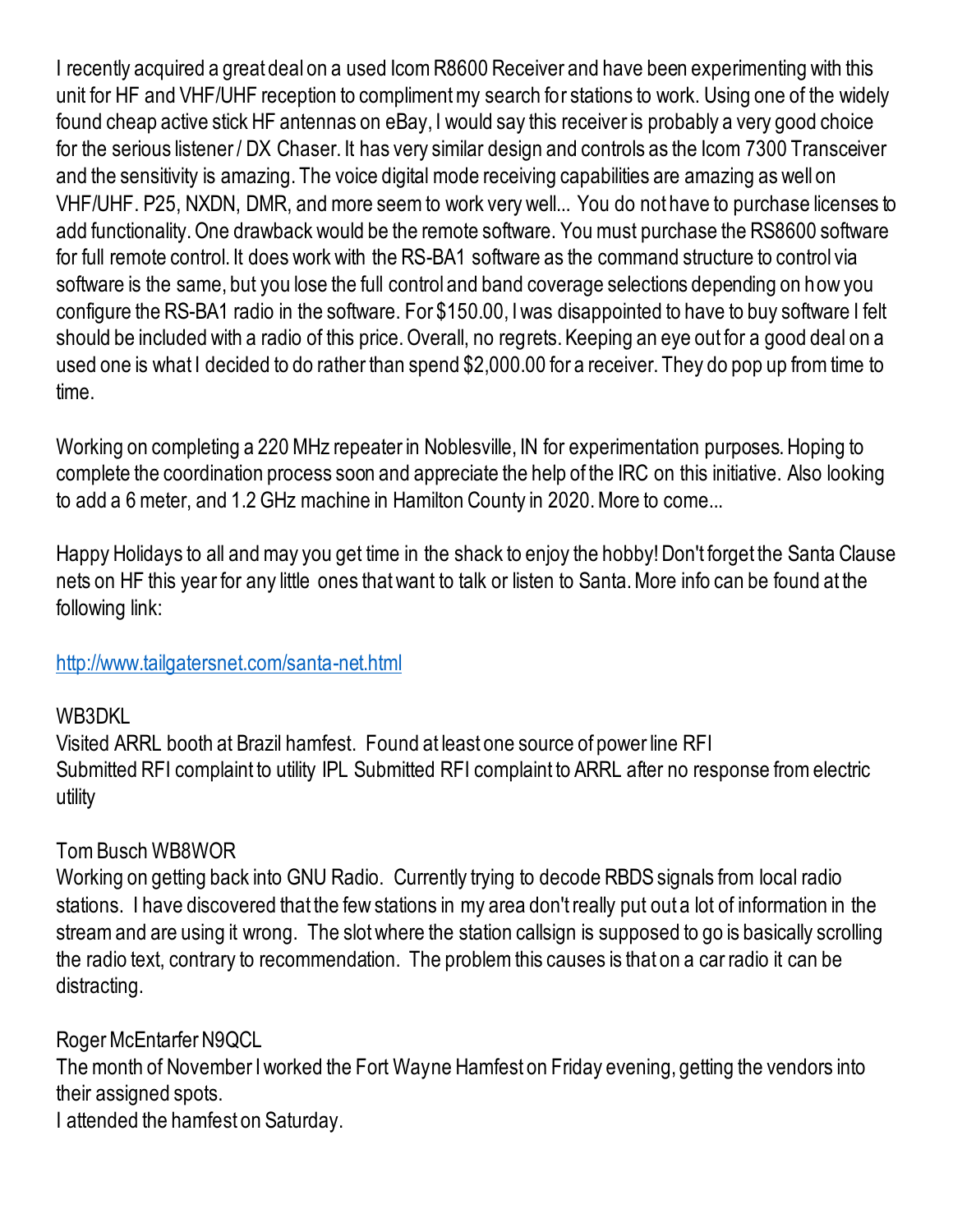Most of my month was continuing to get all my outside activities completed prior to knee surgery November 18th.

Congratulations to the newly elected WCARC 2020 Officers President – Roger McEntarfer – N9QCL Vice President – Steve Holzinger – KC9WBR Secretary – Edward Scott – K9EJS Treasurer – Mike Wright – KD9FJP 3 Year Director – Junior Smith – WB9SPY 2 Year Director – David Shakley – N9FGP 1 Year Director – Ken Maier – KB9VGJ

The Whitley County Amateur Radio Club (WCARC) will be holding a Fundraising Event on Tuesday, December 3, 2019 from 4:00 PM to 8:00 PM. The Fundraiser will be held at the Dairy Queen Grille & Chill, 409 N Main St, Columbia City, IN.

The next Whitley County Amateur Radio Club (WCARC) General Meeting will be held on Thursday

December 12, 2019 starting at 6:00 PM.

This will be our annual dinner meeting and will be held the Crossroads Restaurant located on the corner of SR9 and SR 24 south of Columbia City, IN.

The 2019 Whitley County Amateur Radio club, Amateur of the Year will be awarded to this year's recipient.

There will be slide show presentation on the Whitley County Amateur Radio Club, Year in Review. presented by Steve Holzinger KC9WBR and Roger McEntarfer N9QCL.

The next W5YI Test session will be held on Saturday January 25, 2020 from 9:00 to 11:00 AM, In Community Room A and B of the Peabody Library 1160 E. State Rd. 205 - Columbia City, Indiana

For additional information visit the Whitley County Amateur Radio Club Web Page a[t www.wcarc.org,](http://www.wcarc.org/) or the Whitley County Amateur Radio Club Group Facebook Page

#### Mark Skowronski K9MQ

Kept busy in November assisting Iliana Christian High School in Dyer, IN with their high-altitude balloon launch. On November 6th, we were preparing to launch, but had a mishap with the balloon due to high winds. The students were able to secure additional donations for helium and another balloon. We tried again on November 20th and had a successful recovery near Montpelier, IN. Once the class releases their video, I will make sure it is my monthly report.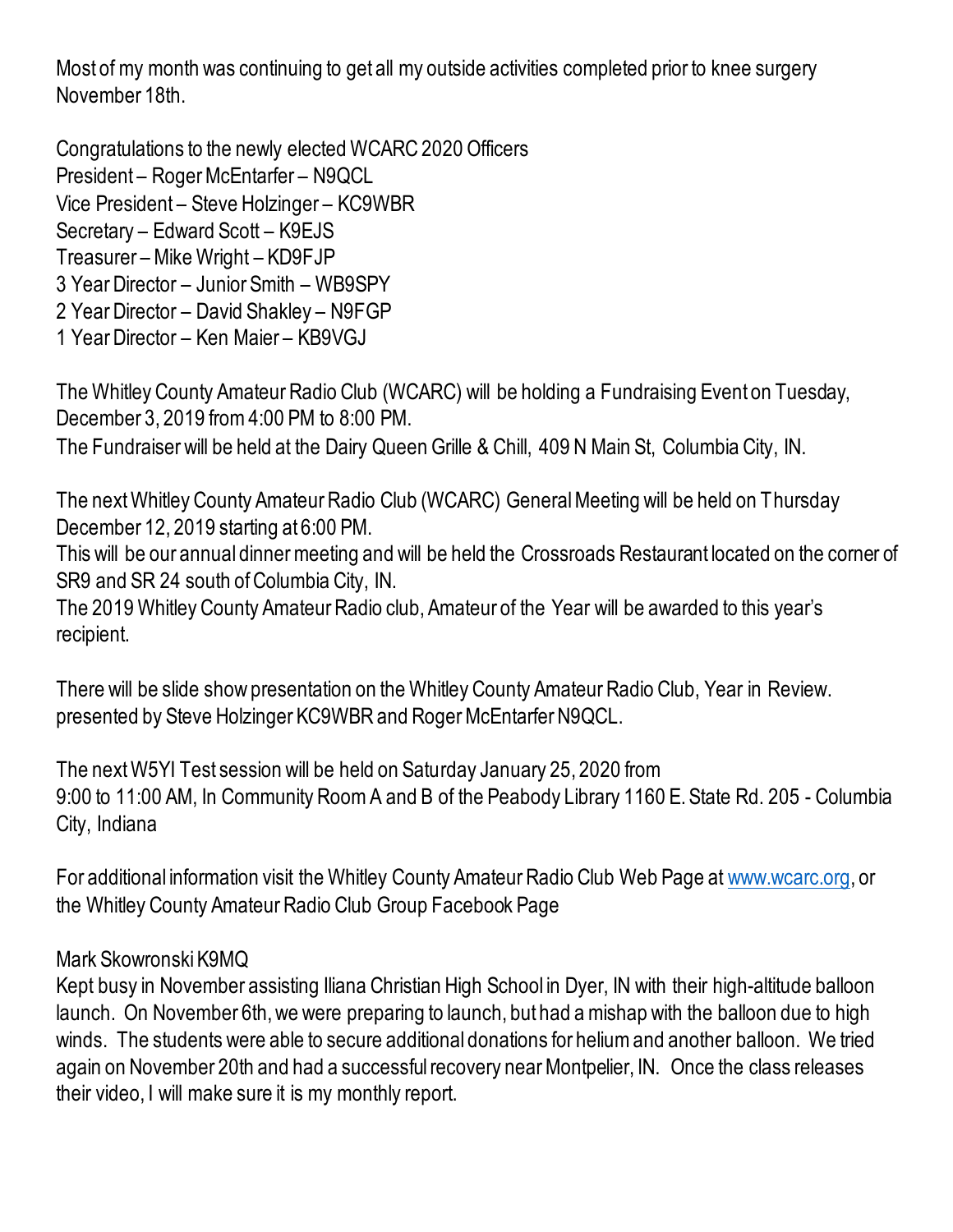I attended the Ft. Wayne Hamfest this month. Was good to catch up with many friends and pick up some needed items for the shack

this month we sat in a training class on JS-8 call program. very interesting stuff. That is all for now.

Happy Holidays

N7BBW Lou in Floyd County

No Activity to Report Charlie Sponaugle N9LYY

# **INARRL Affiliated Club Coordinator Report**

The ARRL - Indiana Section encourages all affiliated clubs across the state to take advantage of placing information such as event announcements, club happenings, and other items of interest in the affiliated club section of the newsletter. Just a paragraph or two would be appreciated on a regular basis. Please forward your club notes to my email address. Clubs also need to review the clubs annual report on a regular basis to make sure information is current. Several clubs have information that is over one year since it has been updated. This information is on the ARRL website and must be kept current. Clubs that have reports that are over 2 years since the last update, will risk losing its become affiliation and will become un-affiliated with ARRL. But all is needed is to bring the clubs report current again is the update the information on the club's page. I can assist with the update if you need assistance.

I encourage all clubs across Indiana that are not currently affiliated with ARRL, to view these links on the ARRL website links:

Application for becoming a ARRL affiliated club - http://www.arrl.org/application-for-affiliation Affiliated club benefits - <http://www.arrl.org/affiliated-club-benefits>

> Jimmy Merry, Jr. Affiliated Club Coordinator [jmerry@arrl.org](mailto:jmerry@arrl.org)

# How to Update Your Club Record

The club update area is now active. This section allows you to edit information in your club record and upload photos of your club activities.

The club update is your annual report. You must update your club record at least once per year even if nothing changes. The club update is how we know that the club is still in business and keeps the contact information current for ARRL and prospective hams to get in touch with your club. Should two years pass without an update your club will be listed as inactive.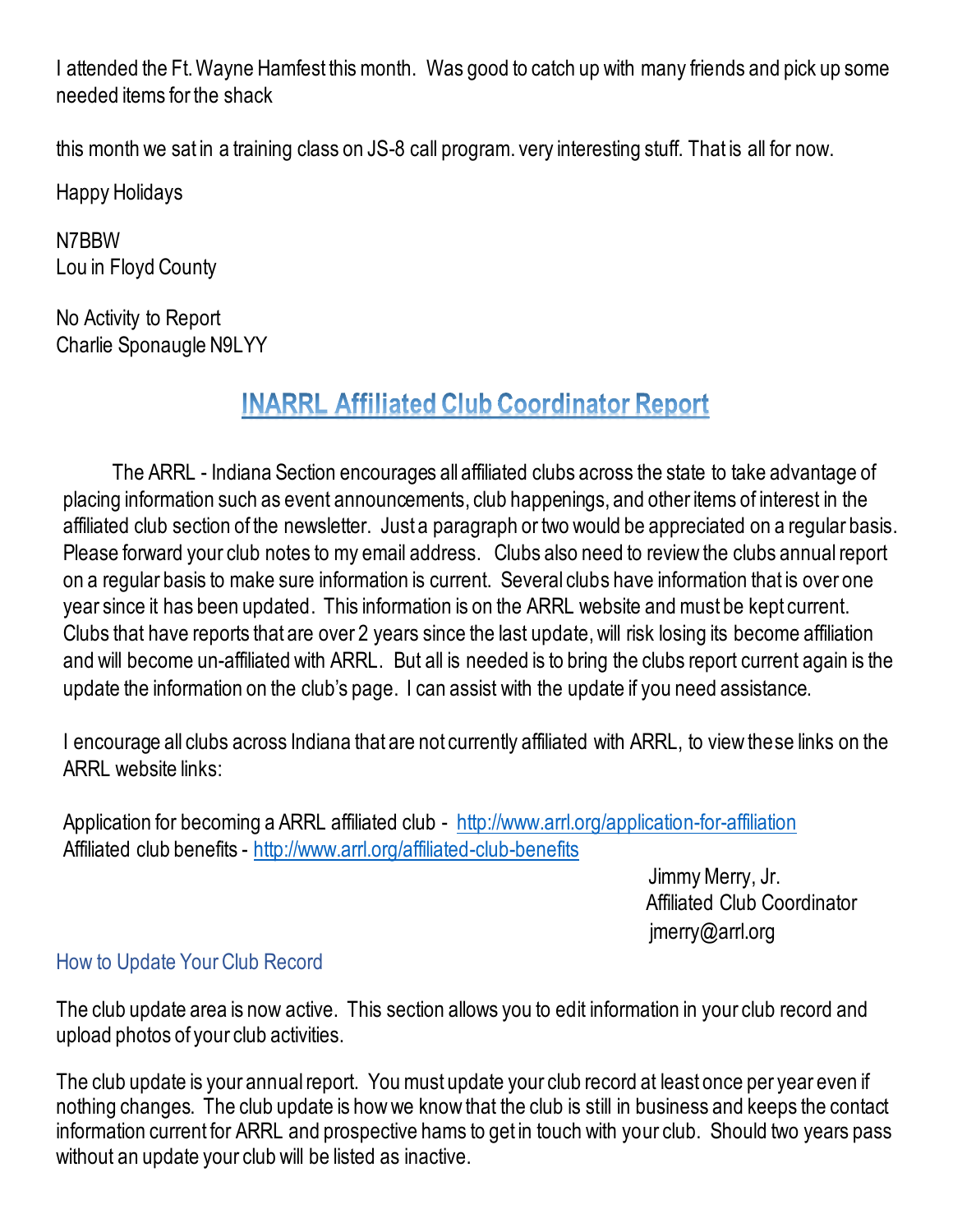Follow this link for an instructional overview of how to use the editing system. (PDF) [http://www.arrl.org/files/file/Clubs/Club%20Update%20Online\\_20150806.pdf](http://www.arrl.org/files/file/Clubs/Club%20Update%20Online_20150806.pdf)

#### **Indiana clubs that are over 1 year since last update:**

#### (Last Update in parenthesis)

White County (Feb 18) Hoosier Lakes (Jan 18) RCA ARC (Aug 18) Clinton Co (March 18) Porter Co (Jan 18) Kokomo ARC (Aug 18)<br>Central Indiana ARA (Dec 17) Indiana Masonic Home (June 18) Land of Lakes (Aug 18) Indiana Masonic Home (June 18) Land of Lakes (Aug 18) Ripley Co (March 18) Chio Valley (June 18) ARC Indiana Univ Oct 18 Patoka Valley (Dec 18) Cwen Co (Oct 18) Consumed Madison Co (November 18)

#### **Indiana clubs that are over 2 years since last update:**

Hoosier Repeater Builders (Jan 17) Tri County HF (Feb 17) Terre Haute North HS (Dec 16)

#### **Bloomington South H.S. – K9SOU**

We are still waiting on the preliminary results from the October School Club Roundup due to a software issue. We hope to find out how we did soon. The next one is the 2nd week of February.

Between now and then, we hope to get the antenna projects finished up. We are answering all the QSL cards we've been receiving from the contest. And, we're working as many YOTA month stations as we can. Be sure to get on HF all December long and work the US stations, K8Y, K8O, K8T, and K8A; and all stations around the world ending in YOTA. YOTA month is celebrating youth in amateur radio, and the stations are all operated only by hams under 26. There is an award and QSL program too at YouthOnTheAir.org. It's also in celebration of the first YOTA camp coming in June to the Americas.

73, Neil Rapp, WB9VPG Sponsor, Bloomington High School South ARC (K9SOU)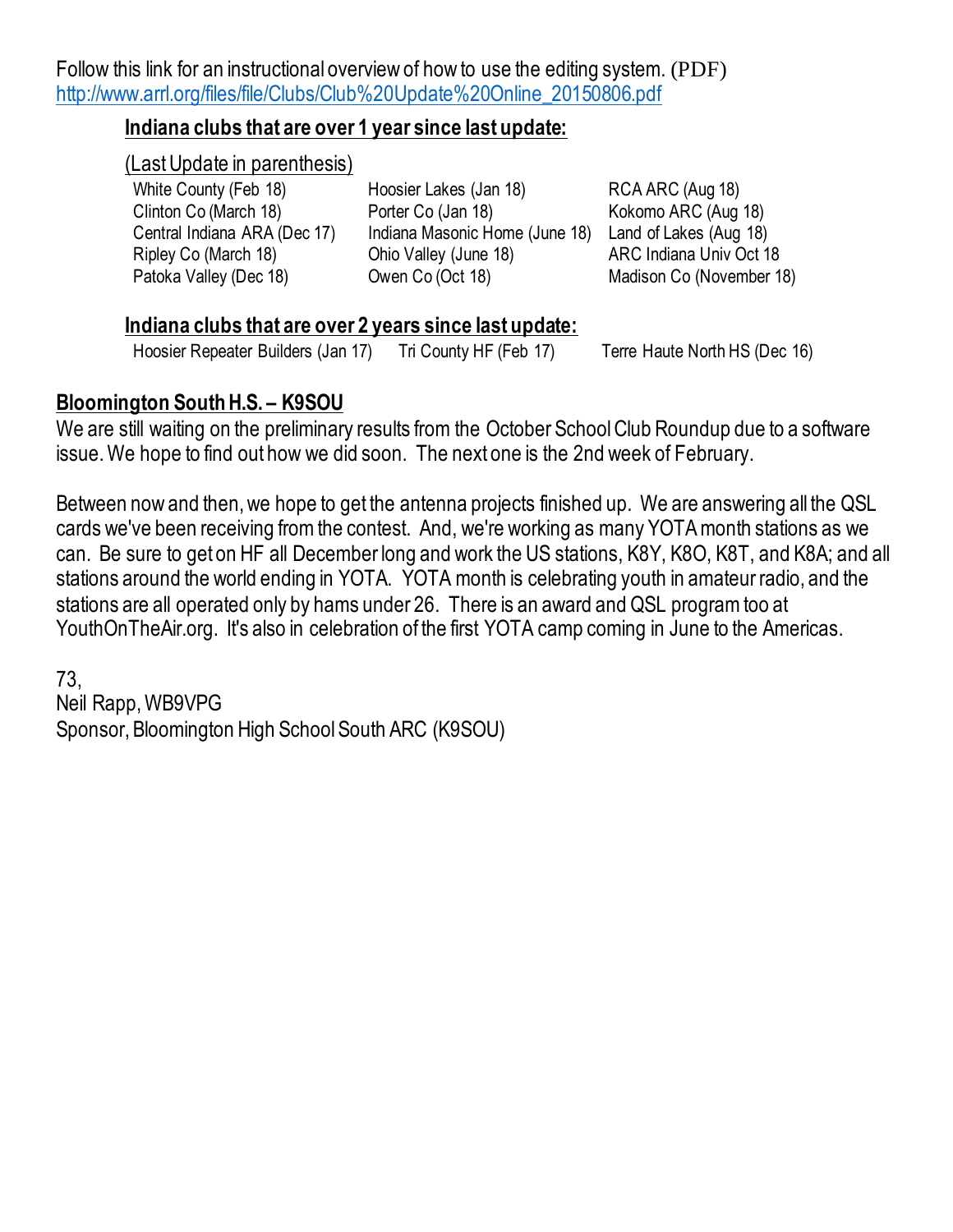### **Hendricks Co. ARA**

# Winter Field Day 2020. (January 25-26)

Hendricks County will be having this event at the Hendricks County Senior Services Center located at 1201 Sycamore Ln, Danville. (Just North of the Hendricks Regional Hospital.)

Setup will start on Saturday, January 25 at 12 noon with the event starting at 2pm and will run till 2pm on Sunday, Jan.26th.

To register for this event, you can email us at:

w9hca2010@gmail.com. Deadline is Jan.17.

Rules for this event can be found at: www.winterfieldday.com/rules.

Shake those post Christmas and winter time blues, stay all night, hang out with us.









# **Iliana Christian High School High Altitude Balloon Video (Update)**

The Engineering Design and Development class at Iliana Christian has released video of the High-Altitude Balloon Launch that we did on November 20th. <https://www.youtube.com/watch?v=JgtZqSybM-U> Statistics:

Total Flight Time: 2 hours and 46 minutes

Ascending: 1 hour and 55 minutes

Descending: 51 minutes

Maximum Reported Altitude: 92,631 ft

Maximum Reported Speed: 111mph

Recovered: 2 miles west of Montpelier, IN (129 direct miles)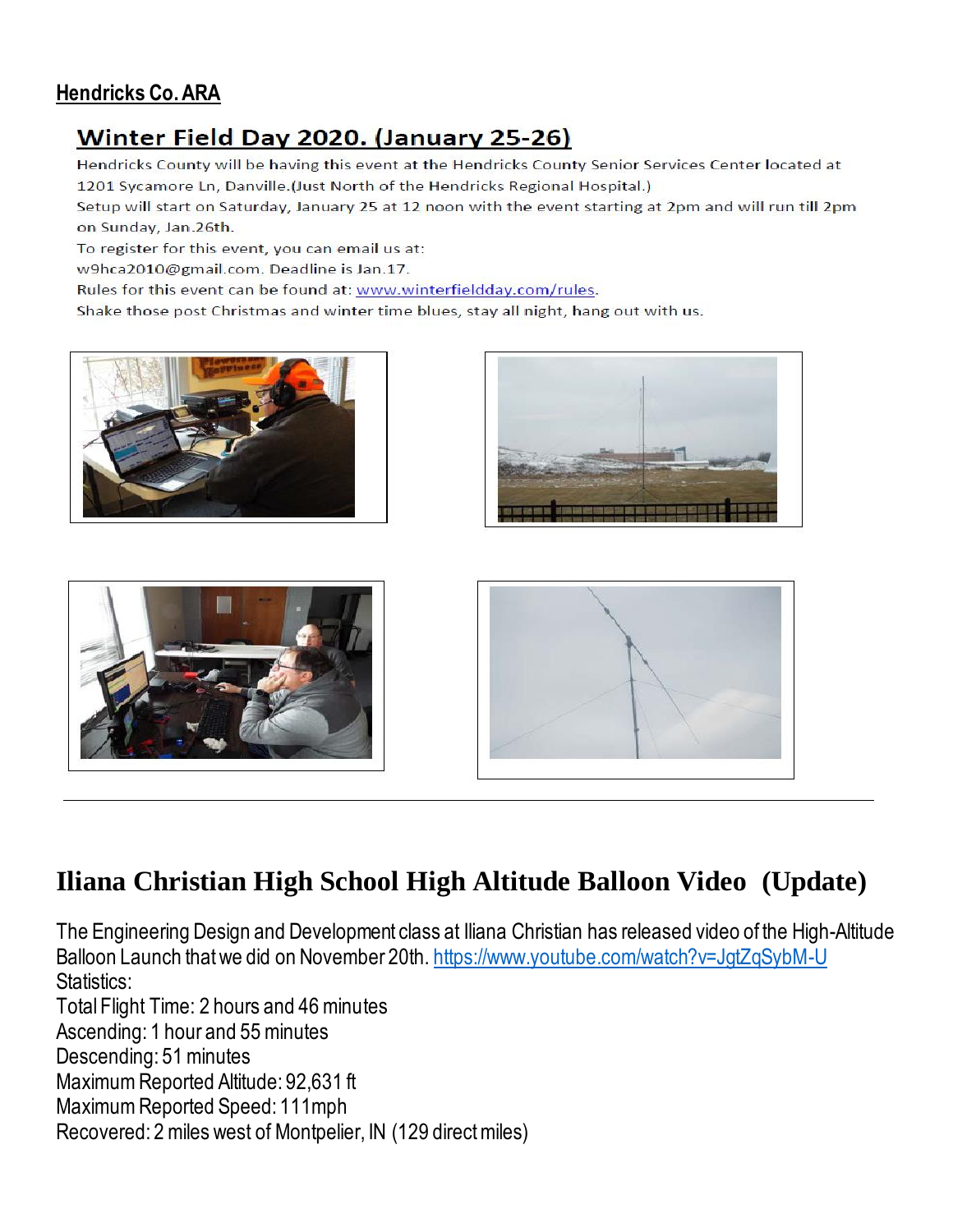I would like to once again thank with their help with tracking and recovery: Richard Bashum, K9ILU, Greg Haschel, W9GND, Chris DeBie, KC9SIZ

73 Mark, K9MQ ARRL Technical Specialist - Indiana Section



### **Hendricks County ARES (HCARES) PIO Report**

HCARES has the following completed and upcoming events.

## **Completed**

**November 12th:** The W9HCA **Hendricks County ARES Tuesday Night Simplex Net**, was held on October 8, 2019, with Jay Wright KK9L hosting on the frequency of 145.555 MHz Simplex right after the scheduled weekly W9HCA Hendricks County ARES Net which started at 1930 local. These Nets are to test our radio's performance and capabilities with a Net Controller as well as Amateur's in and around Hendricks County.

## **Upcoming Events**

**December 10th:** The W9HCA **Hendricks County ARES Tuesday Night Simplex Net**, was held on October 8, 2019, with Bill Pfaffenberger AE9R hosting on the frequency of 147.570 MHz Simplex right after the scheduled weekly W9HCA Hendricks County ARES Net which starts at 1930 local. These Nets are to test our radio's performance and capabilities with a Net Controller as well as Amateur's in and around Hendricks County.

**January 25<sup>th</sup> - 26<sup>th</sup>: Hendricks County ARES Winter Field Day 2020, will be on Saturday January 25th** and Sunday January 26th of 2020. The Winter Field Day Association (WFDA) is a dedicated group of Amateur Radio Operators who believe that emergency communications in a winter environment is just as important as the preparation and practice that is done each summer, but with some additional unique operational concerns. If you are interested in participating in Winter Field Day contact the Hendricks County ARES at [kb9dja@gmail.com](mailto:kb9dja@gmail.com)

The months of December and early January will be quiet for HCARES as we unwind and enjoy time with family and friends. Things will begin to pick back up in January of 2020. We hope you all have a wonderful holiday season.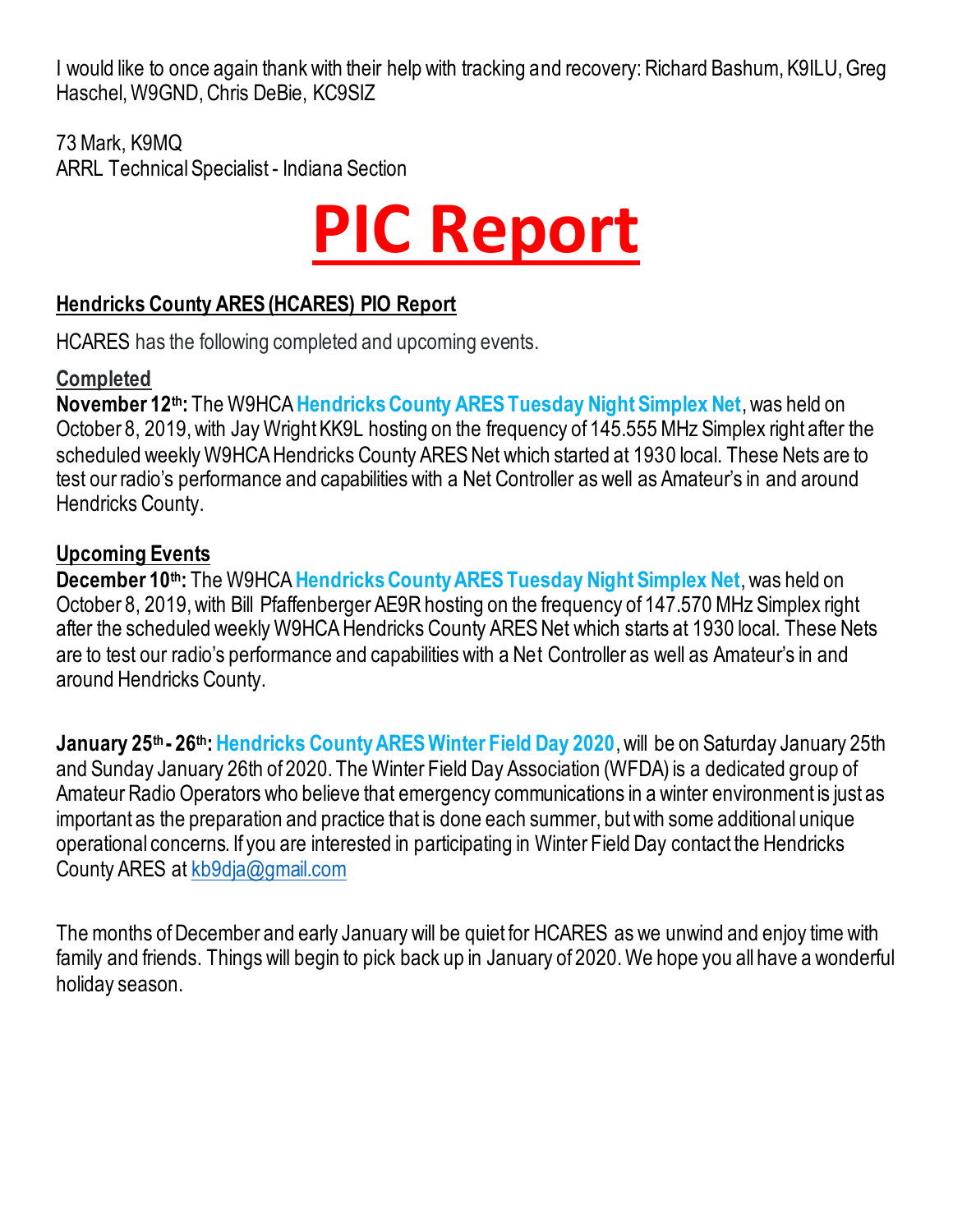

73,

Don Somerville, KD9DHJ ARRL Public Information Officer Hendricks County [Don.Somerville@outlook.com](mailto:Don.Somerville@outlook.com)

## **Monroe County PIO Report**

The Bloomington ARC held its annual Christmas party December 5. (K9DIY)

Bloomington South HS (K9SOU) is still waiting on the preliminary results from the October School Club Roundup due to a software issue. We hope to find out how we did soon. The next one is the 2nd week of February.

Between now and then, we hope to get the antenna projects finished up. We are answering all the QSL cards we've been receiving from the contest. And, we're working as many YOTA month stations as we can. Be sure to get on HF all December long and work the US stations, K8Y, K8O, K8T, and K8A; and all stations around the world ending in YOTA. YOTA month is celebrating youth in amateur radio, and the stations are all operated only by hams under 26. There is an award and QSL program too at YouthOnTheAir.org. It's also in celebration of the first YOTA camp coming in June to the Americas. (Courtesy of Neil Rapp WD9VPG)

Southern IN ARA has been hosting CW course on the 146.64 repeater in December by Joe, K7JOE. Held its holiday party December 20 at Aver's Pizza in Bloomington.

73, Jimmy Merry KC9RPX Monroe Co PIO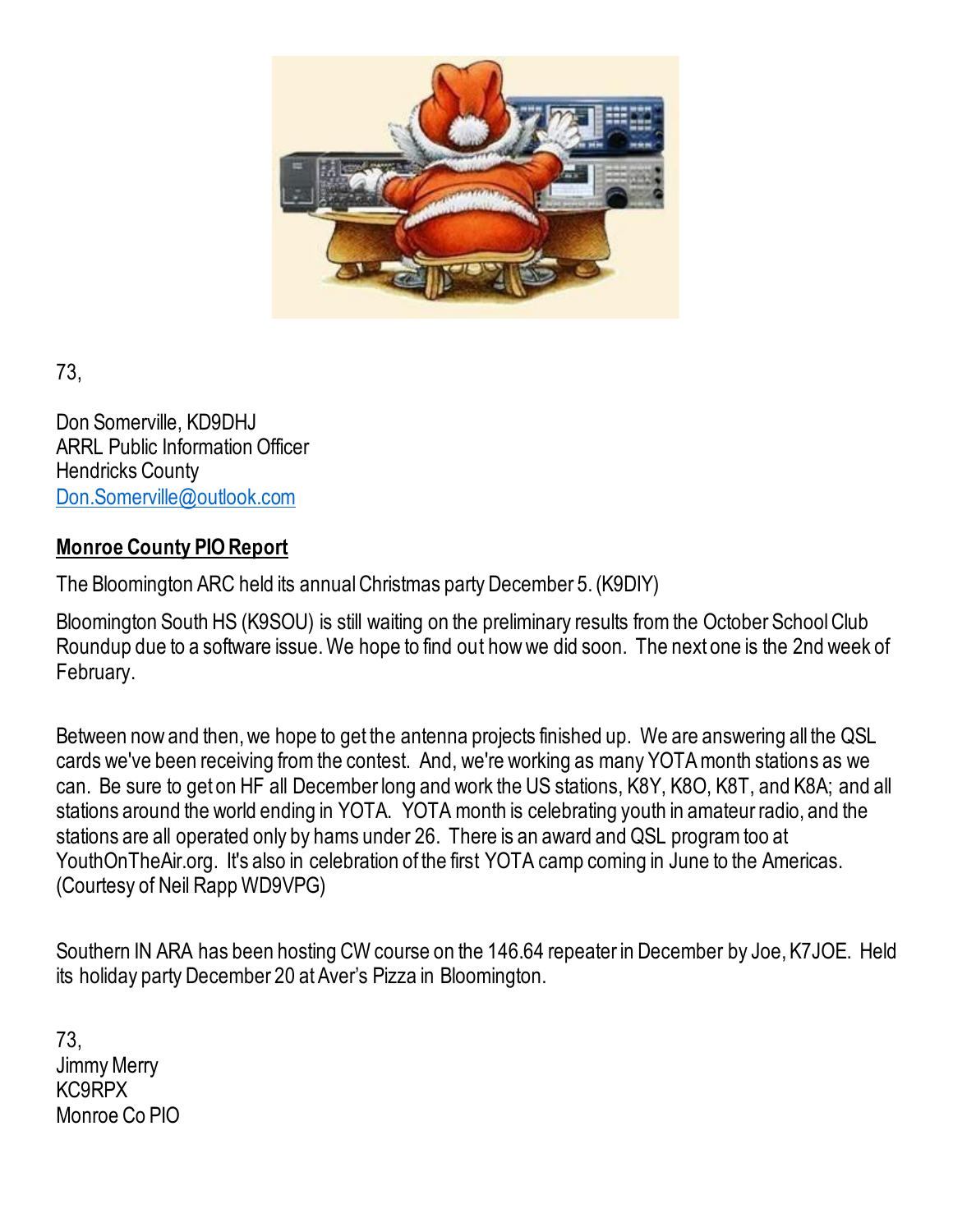# **Whitley County PIO Roger McEntarfer, N9QCL**

I announced in the local newspapers: Columbia City Post & Mail, Churubusco News, IN Whitley County, and South Whitley The Tribune News, Local WJHS 91.5 FM (Whitley County Joint High School) radio station, Local Web based News: Columbia City Talk of the Town. HF Nets: Indiana Traffic Net and several of the local 2M and 70 CM nets around the northern Indiana area about the Whitley County Amateur Radio Club (WCARC) General Meeting on November 14, 2019, the Whitley County Amateur Radio Club (WCARC) Fundraising event on December 3, 2019. and the Whitley County Amateur Radio Club (WCARC) Dinner Meeting on December 12, 2019.

The Whitley County Amateur Radio Club (WCARC) will be holding a Fundraising Event on Tuesday, December 3, 2019 from 4:00 PM to 8:00 PM.

The Fundraiser will be held at the Dairy Queen Grille & Chill, 409 N Main St, Columbia City, IN.

The next Whitley County Amateur Radio Club (WCARC) General Meeting will be held on Thursday December 12, 2019 starting at 6:00 PM.

This will be our annual dinner meeting and will be held the Crossroads Restaurant located on the corner of SR9 and SR 24 south of Columbia City, IN.

The 2019 Whitley County Amateur Radio club, Amateur of the Year will be awarded to this year's recipient.

There will be slide show presentation on the Whitley County Amateur Radio Club, Year in Review. presented by Steve Holzinger KC9WBR and Roger McEntarfer N9QCL.

The next W5YI Test session will be held on Saturday January 25, 2020 from 9:00 to 11:00 AM, In Community Room A and B of the Peabody Library 1160 E. State Rd. 205 - Columbia City, Indiana

For additional information visit the Whitley County Amateur Radio Club Web Page at [www.wcarc.org,](http://www.wcarc.org/) or the [Whitley County Amateur Radio Club Group Facebook Page](https://www.facebook.com/groups/445281282513824/)

# 73

Roger McEntarfer/ N9QCL Whitley County Amateur Radio Club President Whitley County Amateur Radio Club Technical Specialist Whitley County Amateur Radio Club Public Information Officer Whitley County W5YI CVE

Upcoming Statewide hamfests

**February 8 – Hendricks Co. Hamfest – Hendrick Co Fairgrounds February 29 – Laporte Cabin Fever Hamfest – LaPorte, IN** <http://lpcarc.org/hamfest/> **March 15 – Wabash Valley ARA Hamfest – Brazil, IN [http://w9uuu.org](http://w9uuu.org/) June 20, 2020 - East Central Indiana Hamfest -Randolph County Fairgrounds**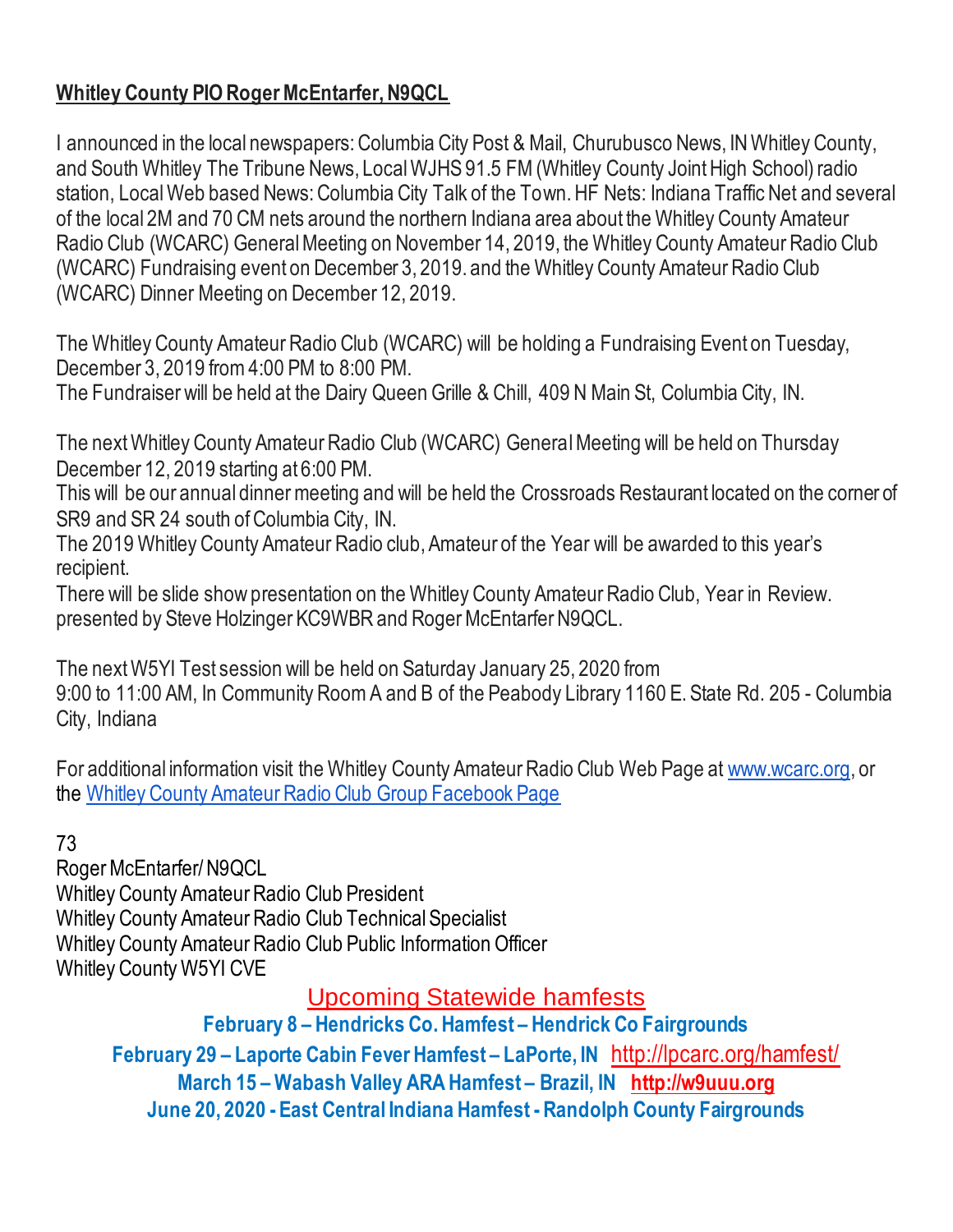

LOCATION: 1900 E. Main St. Danville Indiana. (Hendricks County Fairgrounds) MORE selections, MORE parking, Kitchen, Heated BIG indoor building.

WHEN ? February 8, 2020  $TIME: 8am - 1pm$ 

**MARK YOUR CALENDARS!** You won't want to miss this event !

Check out www.hcars.org for more details of this event forthcoming !!!